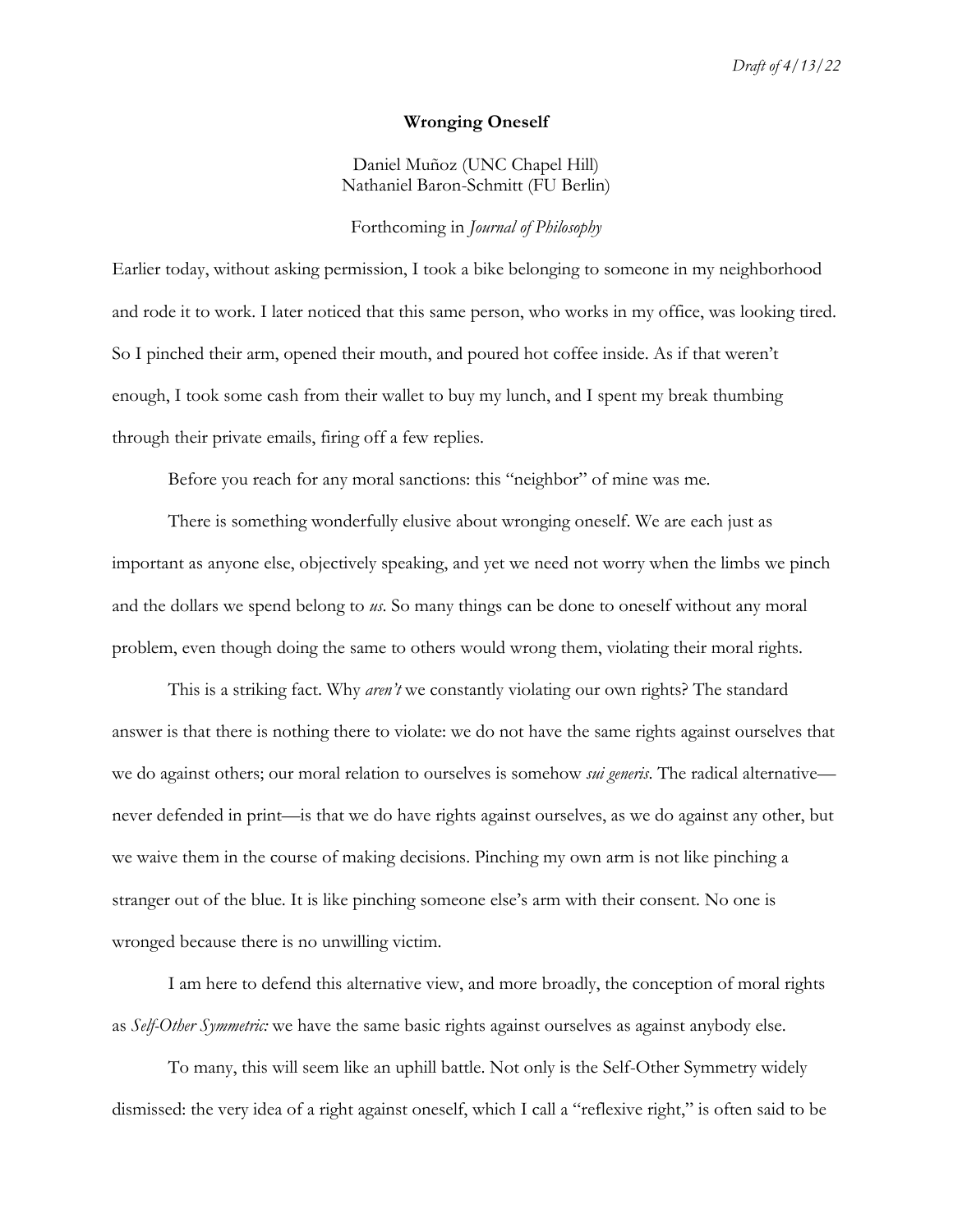"paradoxical" (O'Neill 2001: 428) or "absurd" (Hill 1973: 87).<sup>1</sup> For some, the problem is that morality is only about how we treat other people, not ourselves (a view defended by Baier 1958 and Finlay 2007). Others say, more specifically, that it makes no sense to *claim* a right against oneself (Hart 1955: 181; Pogge 2002: 62; Steiner 2013: 240, fn. 21; Haase 2014a, 2014b: 131).<sup>2</sup> The most infamous problem, however, is that reflexive rights do not seem to be *binding*. "Bindingness" is supposed to be essential to any right. Your bodily rights against me, for example, bind me by making it wrong for me to pinch your arm. I am "bound" in the sense that I cannot get out of the right's grip, since only you, as the holder of the right, have the power to waive it. Now suppose you have a right against yourself. As the holder of the right, can't you waive it whenever you like? But then how could it bind you?

I am not here to convert the skeptic of self-regarding morality.<sup>3</sup> Nor do I think we need a new solution to the problem of insufficient bindingness, or as it is known, the "Paradox of Self-Release."<sup>4</sup> My topic is an opposite paradox: that reflexive rights might bind us *too often*. The Self-Other Symmetry implies a shocking number of reflexive rights, threatening an explosion of selfwrongings, even when it comes to actions that are intuitively permissible. I do not just mean simple

<sup>&</sup>lt;sup>1</sup> A number of prominent writers dismiss the Self-Other Symmetry as intrinsically implausible; see, for example, Thomson 1990: 42; Jones 1999: 94; Kamm 2007: 235, 241; and Cholbi 2013: 111. <sup>2</sup> If someone else has your money, you can demand it back or even sue them; but if your money is in your own wallet, you would not get a lawyer involved. For a more sympathetic take on enforcing reflexive rights, see Gilbert 2018: 184.

<sup>3</sup> For defenses of self-regarding morality, see Eisenberg 1968; Denis 1997, 2001; Schofield 2013, 2021b; and Kanygina 2018.

<sup>4</sup> Marcus Singer (1959), in the classic statement of the Paradox, argues that duties to oneself are incoherent because they imply reflexive rights, which imply the impossible power to waive one's own duties. One response is to concede that waivable duties to oneself are impossible, while defending unwaivable duties to oneself (Wick 1960: 161; Paton 1990; Denis 1997: 335; Hills 2003: 135; Schofield 2013, 2019, 2020, 2021). Recently, some writers have favored a bolder proposal, arguing that waivable duties to oneself are coherent: they bind *until* they are waived (Rosati 2011: 128–31; Kanygina 2018; Muñoz 2020, 2021; Schaab 2021). In what follows, I presuppose this bolder move; this paper does not argue that self-release is possible, but rather asks when it happens and why it matters. For more discussion of the Paradox of Self-Release, see Hill 1991; Habib 2009; Cholbi 2015; Schofield 2021a, 2021b: Chapter 2.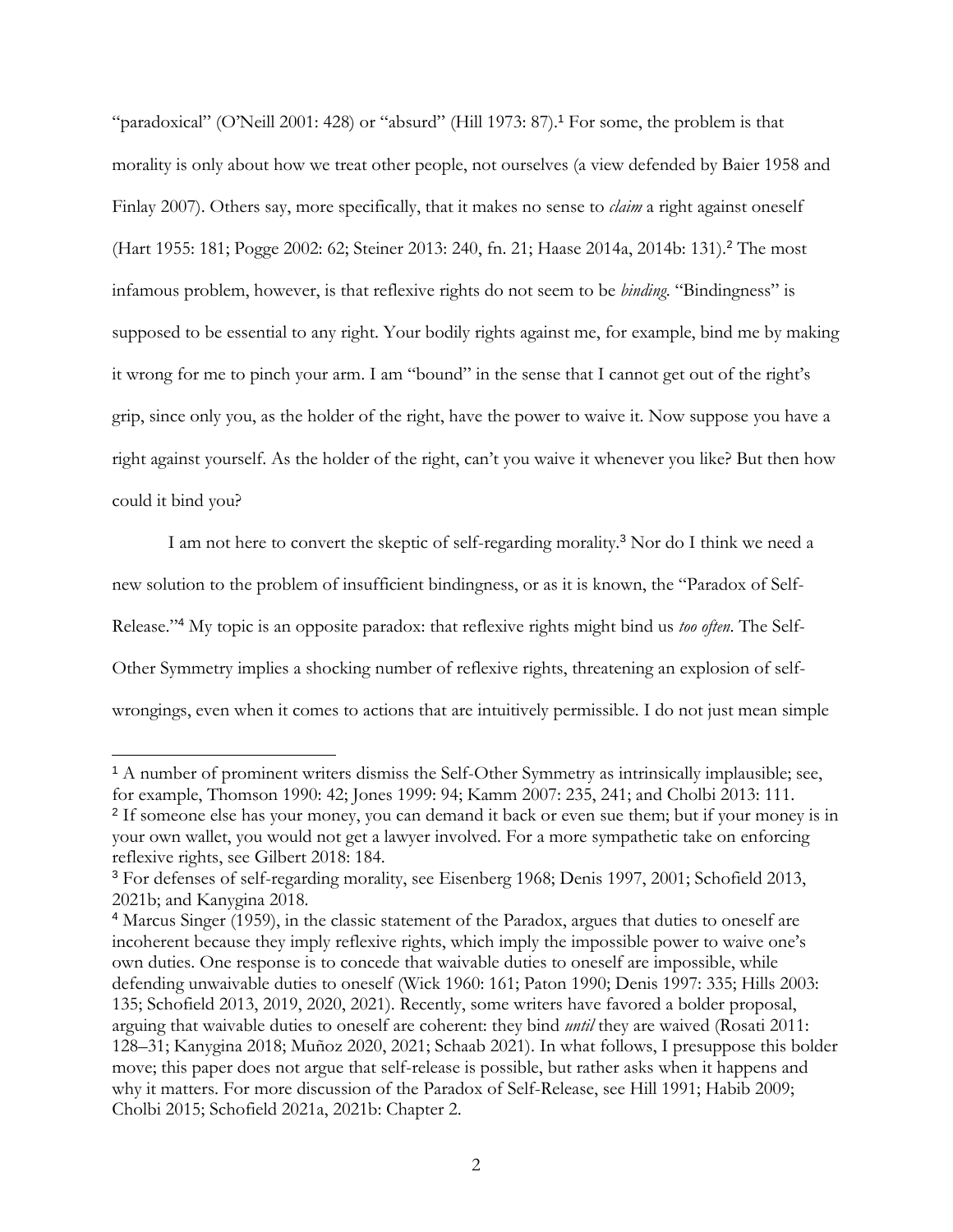self-harms like the arm-pinching mentioned above, which can be dealt with by treating self-harm like harm to a consenting other. I have in mind thornier variations where consent is somehow lacking, either because it is inarticulate (§4), invalid (§§5-7), or plain inadequate (§8). In such cases, we seem to violate others' rights but not our own. These cases are mostly familiar; Slote (1976) and Stocker (1984) presented many of them as counterexamples in their classic objections to the Self-Other Symmetry. But these objections have been overshadowed by the Paradox of Self-Release, and so they have gone unanswered until now.

I hope to convince you that, the closer we look, the less decisive the "counterexamples" are, and the more illuminating the Self-Other Symmetry becomes, shedding much-needed light on a range of tricky issues, from unspoken consent to unintentional harm to unwaivable rights.

## **1. What is a right?**

Before we get to rights against oneself, we face the more basic question of what rights are in general. There is no easy answer. Every theory of rights is controversial, and "right" is notoriously polysemous. Thankfully, the debate over the Self-Other Symmetry is theory-neutral and focused on a single kind of right, known as a "claim right"—a right held by someone against someone. All we need is a working concept of this sort of right: something thin enough to skirt controversy, but thick enough to know what our topic is. This concept can be spelled out in two principles.

First, rights are a matter of what we owe. I have a right against you that you not pinch my arm if, and only if, you owe a duty or obligation to me not to pinch it.<sup>5</sup> Now, "duty" and

<sup>5</sup> This is Hohfeld's (1919) equivalence of duties with "rights in the strictest sense," i.e. claim rights (as opposed to powers, privileges, and immunities; see Thomson 1990: Chapter 1). This use of "rights" is broad; contrast it with Wallace's (2019) use of "rights" to refer to legal claims, as well as Feinberg's (1970) concept of a right as a valid claim. I won't define "duty," but I will say that I have in mind "juridical" duties that imply corresponding rights (setting aside Wick's (1960) "nonjuridical" duties). This paper is about the rights that imply duties and the duties that imply rights.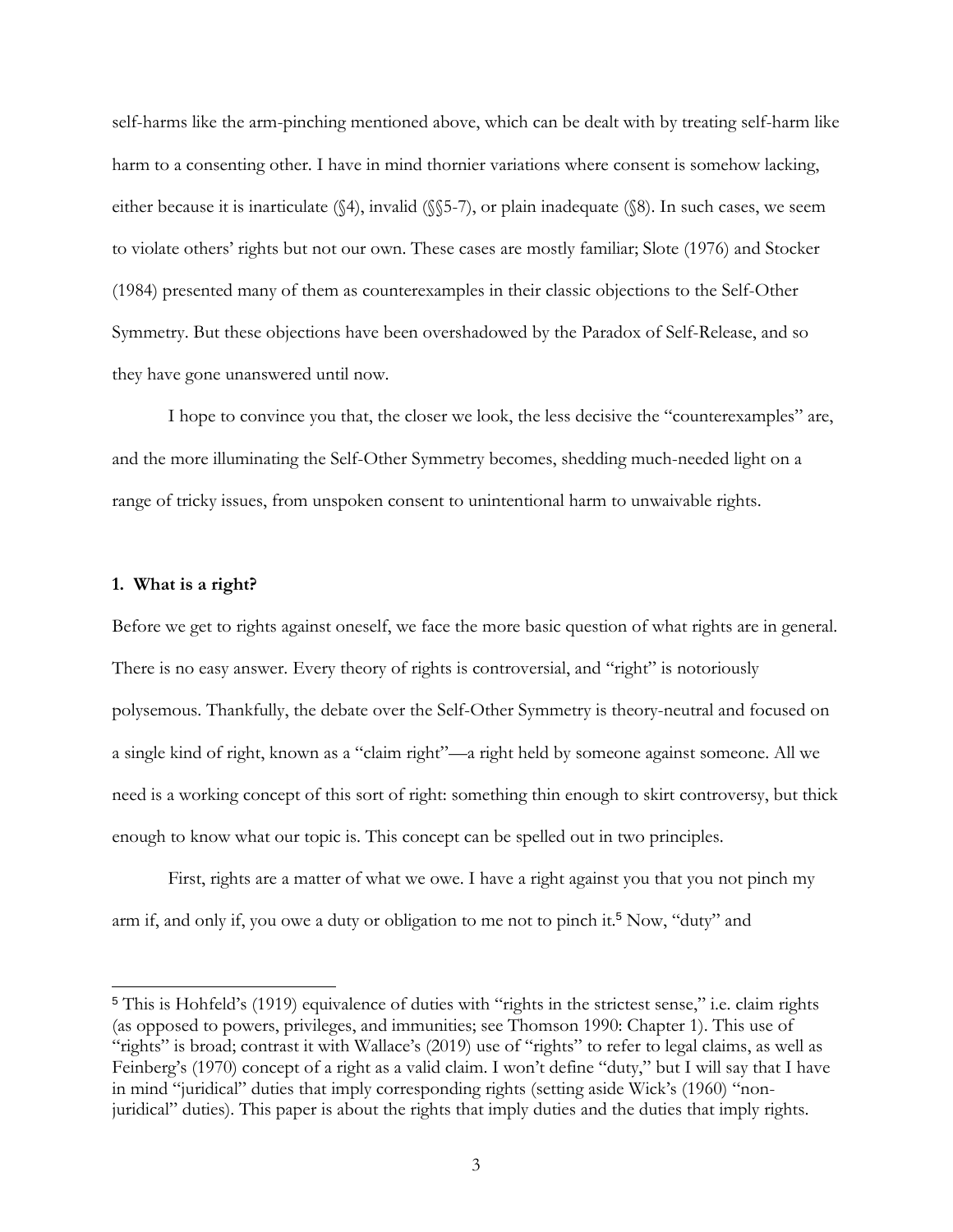"obligation" might be misleading; they tend to connote laws and institutional roles. One thinks of jury duty and fiduciary obligations. But we are talking about moral obligations, which can be informal: we owe each other basic respect and debts of gratitude. These debts aren't meant to be enforced by law, but they are still things owed, and that puts them in the realm of rights.

Second, unlike divine commands and intrinsic values, rights are typically under our voluntary control. In particular, rights can normally be waived by the consent of the right-holder. If I give you permission to pinch my arm, you may go ahead; I can no longer reasonably resent you for doing it, just as I cannot demand an apology from the dentist whom I allow to drill my teeth. Rights thus offer a flexible kind of moral protection; one may lean on them or give them up. They are constraints under one's control.

In this paper, when I talk about rights, I am just talking about obligations under the voluntary control of the person to whom they are owed.<sup>6</sup> The typical case is one in which a person can choose whether to waive their rights by choosing whether to consent. (We will consider atypical cases later.) Now we are ready for the key question: are rights Self-Other Symmetric?

# **2. The Real Symmetry**

On a Self-Other Symmetric view, we have the same rights against ourselves as against others; the self/other difference by itself does not affect who has which rights against whom. Reflexive rights

<sup>6</sup> The main theories of rights are interest theories (Raz 1986), will theories (Hart 1955, Steiner 2013), and Gilbert's (2018) joint commitment theory. The distinctive feature of interest theories is that they allow for unwaivable rights, since one cannot simply decide that something will or will not be in one's interests. On this basis, Sumner (1987: 211) argues that only the interest theory can allow for reflexive rights. (He rules out waivable rights against oneself, invoking the Paradox of Self-Release.) Gilbert accepts reflexive rights (2018: 184), but does not discuss Symmetry. My arguments below do not rely on any particular theory. A partial exception is §8, where I say that I am inclined to accept unwaivable rights, which are anathema to will theories and Gilbert's theory. But unwaivable rights are not essential to my argument, and if they do not exist, that is all the better for Symmetry: the cases in §8 are no longer a problem. My thanks to a referee for helpful comments here.)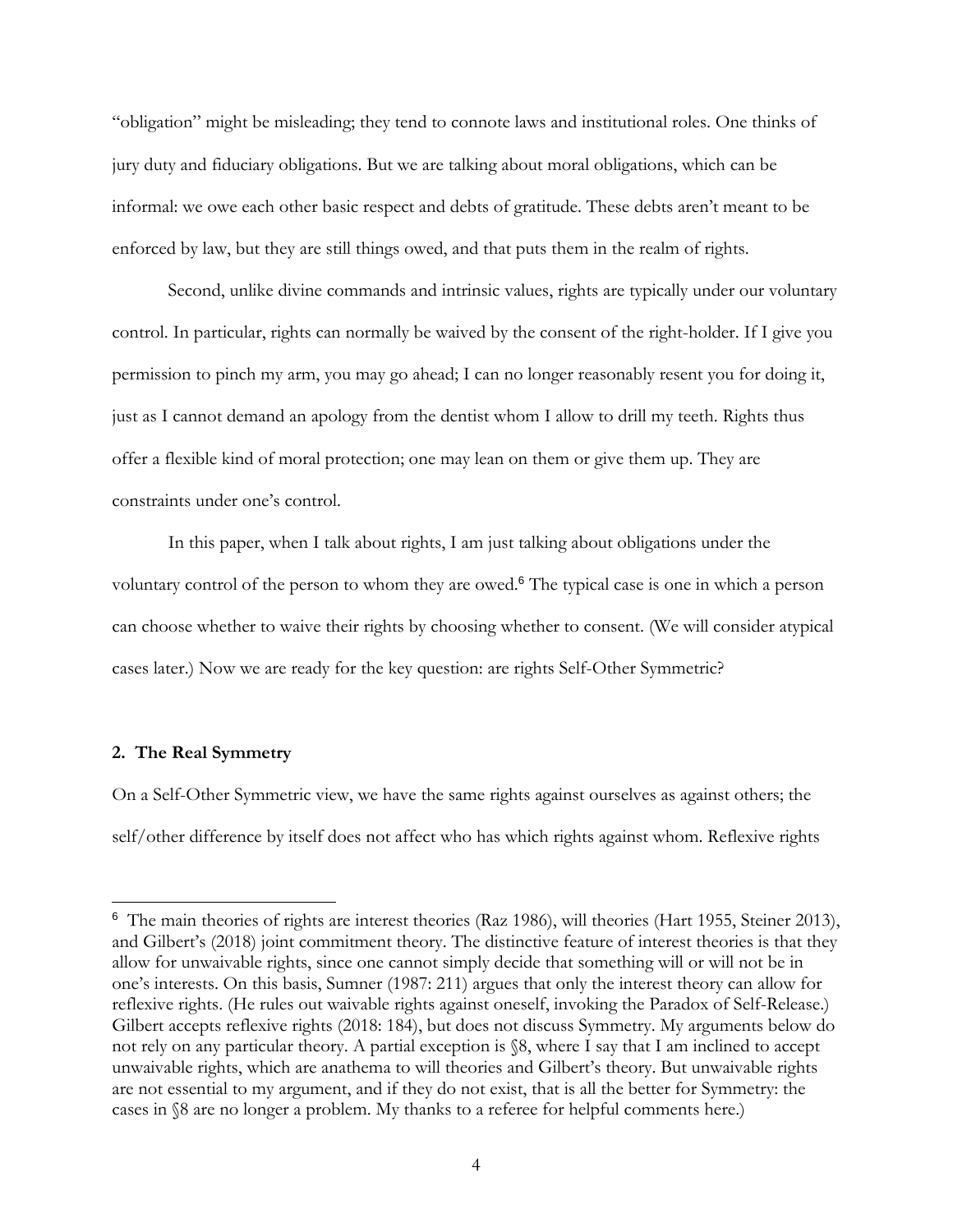are not fundamentally different from the rest.

As one starts to think about examples, however, rights may seem *obviously* Self-Other Asymmetric. Most rights appear to be held against everybody but oneself. To return to an example from earlier, if I painfully pinch your arm out of the blue, I violate your right not to have your arms pinched; pinching my own arm, however, is no violation. It is senseless. I should not do it. But it does not violate a right.<sup>7</sup>

Does this really establish a Self-Other Asymmetry? To be sure, it proves:

## **The Bogus "Self-Other Asymmetry"**

In some possible scenario S, I would violate your rights by *φ*-ing you, even though in some possible scenario S\*, I would not violate my own rights by *φ*-ing myself.

But everyone agrees with this "Asymmetry." Clearly, your rights *in one case* could constrain me less than my rights constrain me *in another case*. The cases might be different.

To illustrate: suppose you are severely allergic to lavender, and I am not. I violate your rights against harm if I spray some lavender oil in the air as you walk by. But I do not violate any rights by spraying lavender around myself when I am alone; the spray, to me, is harmless. Spraying you violates a right whereas spraying myself does not. Obviously, this is not a Self-Other Asymmetry in the sense that philosophers care about. The only asymmetry here is between those who are allergic and those who are not.

To establish a bona fide Self-Other Asymmetry, we cannot just throw out any two contrasting cases. We need a *minimal pair:* two cases where the only relevant difference between what I do to myself and what I do to you is the difference between self and other; all else is equalized (see

<sup>&</sup>lt;sup>7</sup> It is easy to think of other examples. Stocker's is putting a hand in a fire (1976: 210). Slote (1984: 183) and Pettit (1986: 409) discuss killing for the greater good. (See also Sider 1993; Prichard 2002: 10, fn. 11.) My case is most like Stocker's, but what I say will apply to the other cases just as well.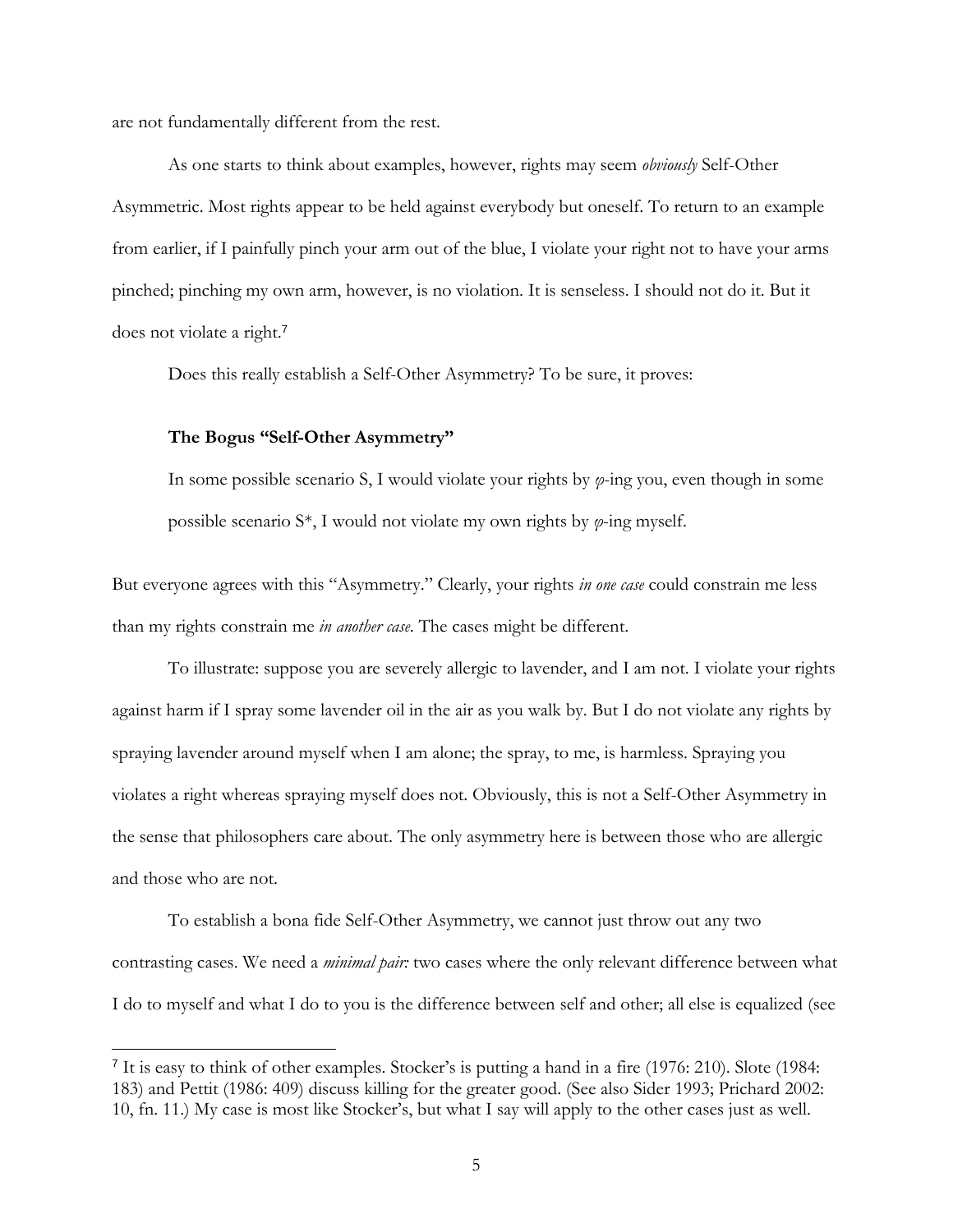Sider 1993). There is no difference in the patient's desires or allergies, nor any difference in the kind of harm that might result from what the agent does. If there is a moral difference in a minimal pair, there is only one possible explanation: the Self-Other Asymmetry.

To prove an Asymmetry, by the way, it is not enough to establish the *absence* of a minimal pair, by showing that there is some action that wrongs others when done to them but which cannot be done to oneself. There are plenty of problematic actions like this. I cannot override my own will (Parry 2017: 358–59), steal my own property (Haase 2014a: 365), or cut myself in line. Doing such things to oneself would entail an impossible combination (both getting ahead and behind in line, losing and gaining property, being willing and not willing). That is why everyone should embrace:

## **The Asymmetry of Possibilities**

For some S: I would violate your rights by *φ*-ing you in S, but there is no possible S\* in which I *φ* myself.

This is fully consistent with the Self-Other Symmetry. The point of Symmetry is not that every wrong can be done to oneself. Symmetry only says that *if* we can do something to ourselves, *then*  doing so is morally like doing the same thing to others.

The real contradictory of the Self-Other Symmetry is:

#### **The Self-Other Asymmetry**

For some minimal pair S and S\*: I would violate your rights by *φ*-ing you in S, but I would not violate my own rights by *φ*-ing myself in S\*.

The claim here, defended by Stocker (1976) and Slote (1984), is that there is a fundamental difference between reflexive and interpersonal rights: some actions wrong others when done to them, but do not wrong oneself when done to oneself, *even if there is no other relevant difference between the*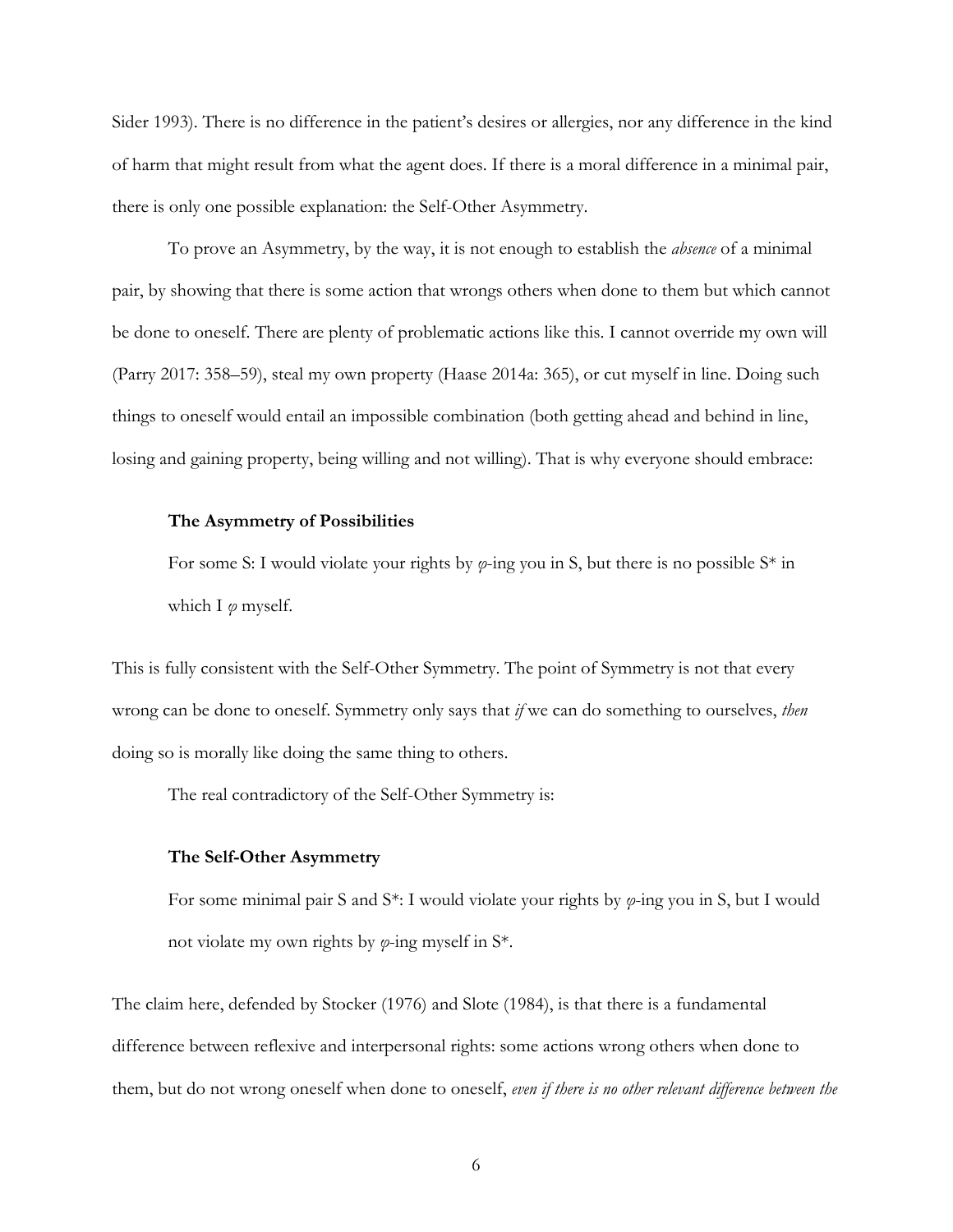*two actions*. Reflexive rights *as such* are less restrictive. (We could also imagine an opposite Asymmetry, where reflexive rights are more restrictive—but since no one argues for this, I set it aside.)

Now back to the arm-pinchings: a sudden pinch from me violates your rights but not my own. Is this a minimal pair proving an Asymmetry, or are the cases just poorly equalized? Clearly, they are not equalized; one case lacks *consent*. When I pinch my own arm, the person being pinched is an active participant, not an unwilling victim; as Slote puts the idea, there is consent "implicit in actions we do to ourselves" (1984: 190). When I pinch you out of the blue, consent is not implied. And indeed the moral difference vanishes once we equalize the cases into a minimal pair. Suppose, with your consent, I painfully pinch your arm. It is senseless. I should not do it. But it does not violate a right. So it is just like pinching myself. Equalizing the cases thus erases the difference. It seems, in Slote's words, that the freedom to do things to oneself "is not a deep feature of morality but rather derivative from and justifiable in terms of the moral importance of consent" (1984: 191).

That is the state-of-the-art Self-Other Symmetry: we have the same basic moral rights against ourselves as against others, but it is (normally) harder to wrong oneself, since we (normally) consent to whatever we do.

# **3. Symmetry's Virtues**

In a moment, we will consider some abnormal cases that are supposed to be counterexamples to Symmetry. But let me first explain why I think Symmetry is worth defending. Strange as the view may sound, it has three distinct virtues, which should not be overlooked.

First, Symmetry makes strong and clear *predictions*. Just as a good scientific theory makes testable predictions, a good moral theory makes predictions that can be tested against our intuitions about examples. If the theory's predictions are trivial or too wishy-washy to evaluate, that is a mark against the theory. Symmetry definitely does not have this problem. Symmetry predicts that any

7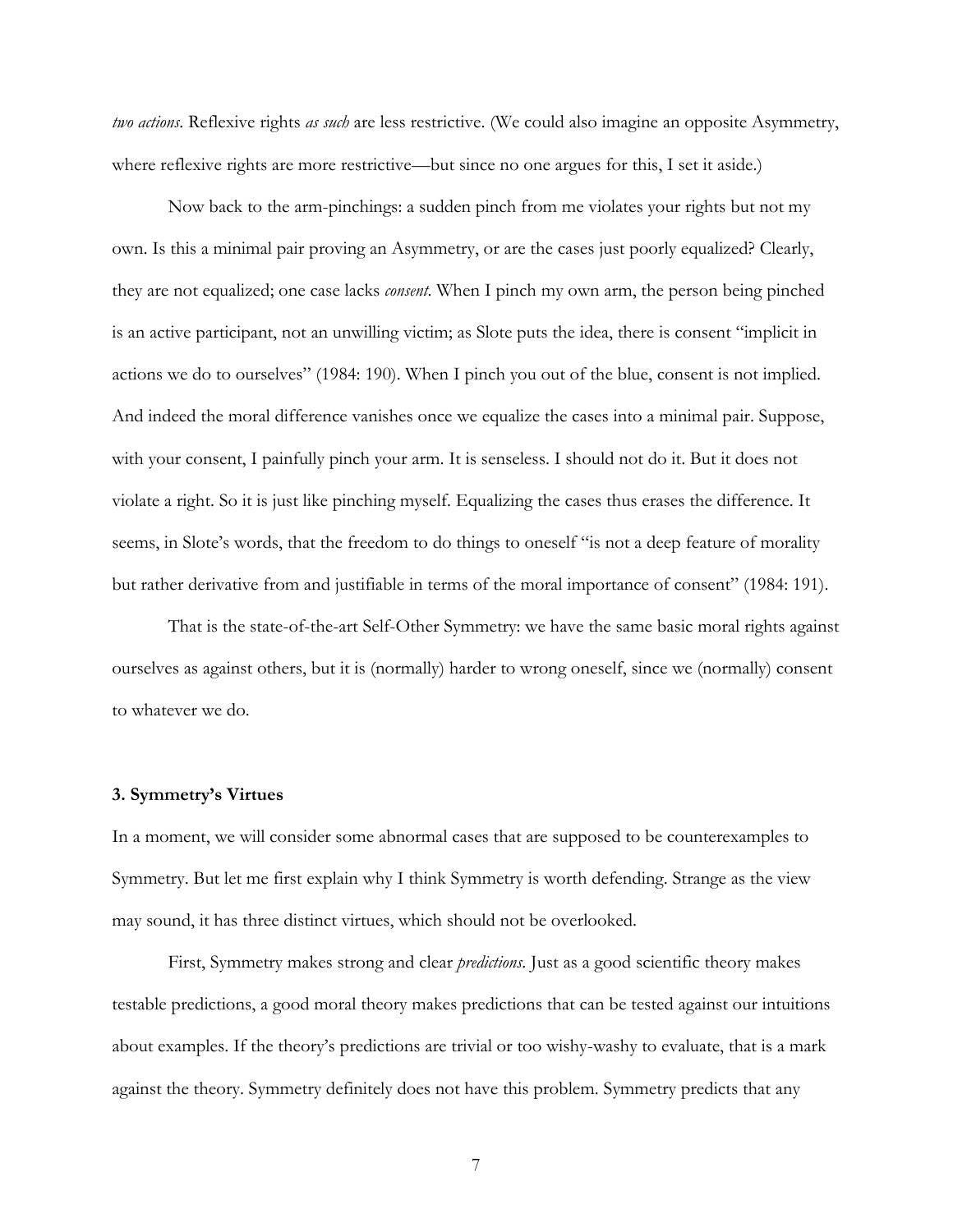action that wrongs another would, other things equal, wrong oneself (and vice versa). Critics might not find this prediction plausible, but they will be glad that it is easy to test.

Symmetry is also *principled*. It forces us to explain wronging oneself using only principles that apply in the case of wronging others—familiar principles about rights, decisions, and consent. For example, we explain why I may pinch my arm by saying that deciding on the pinch is like consenting to it, and consent waives rights. Symmetry will not let us simply say that the self is special.<sup>8</sup> It will not even let us reserve a special lightweight sense of 'wronging' to describe self-wronging (Hill 1973: 87). If wronging others violates a right, so does wronging oneself.<sup>9</sup>

Finally, Symmetry is favored by Occam's Razor: it is *parsimonious*. This may seem counterintuitive. The Asymmetric view commits us only to interpersonal rights, whereas the Symmetric view commits us to interpersonal rights *and* reflexive rights—a strictly bigger commitment. Wouldn't Occam want us to shave off the extras? No! The parsimonious theory is not the one with the slimmer stock of rights; it is the one with fewer fundamental distinctions. (In the words of David Lewis (1973: 87), there is "no presumption whatever in favor of quantitative parsimony.") We would not say that a theory of rights is more parsimonious because it gives no one rights against Justin Bieber. Such a theory raises a question: why not Justin? If the only answer is,

<sup>&</sup>lt;sup>8</sup> "The self is simply special" is essentially the view of Michael Slote, who finds the Self-Other Asymmetry intuitive, but is admirably forthright about the "difficulty of motivating" it (1984: 192). For Slote, the Asymmetry is "not easy to account for" (*ibid*.: 191), because typically "the strength of obligation weakens as one gets further from the agent," and yet there is "no direct obligation" when it comes to one's own interests and projects (*ibid*.: 185). Slote's view is, in my sense, not "principled," because it bottoms out in an unsatisfying appeal to the moral specialness of self, rather than appealing to an independently motivated principle, like the principle that willing victims are not wronged. I leave open the possibility that some versions of the Asymmetry are more principled. <sup>9</sup> Some philosophers think you "wrong" me only when you infringe my rights (or infringe them wrongly) (Thomson 1990: 52; Owens 2012: 46; Anscombe 1990: 152; see also Bentham on "offense" (1843: 3:159)). Others, like Cornell (2014, 2015), think there are special cases where you can wrong me while infringing only the rights of another (suppose you steal my bodyguard's weapon, infringing only his rights, but leaving me defenseless), or while infringing no rights at all (perhaps by having demeaning thoughts about me). We do not need to wade into this debate, since the cases in this paper are not special like Cornell's (there are, e.g., no harms to third parties).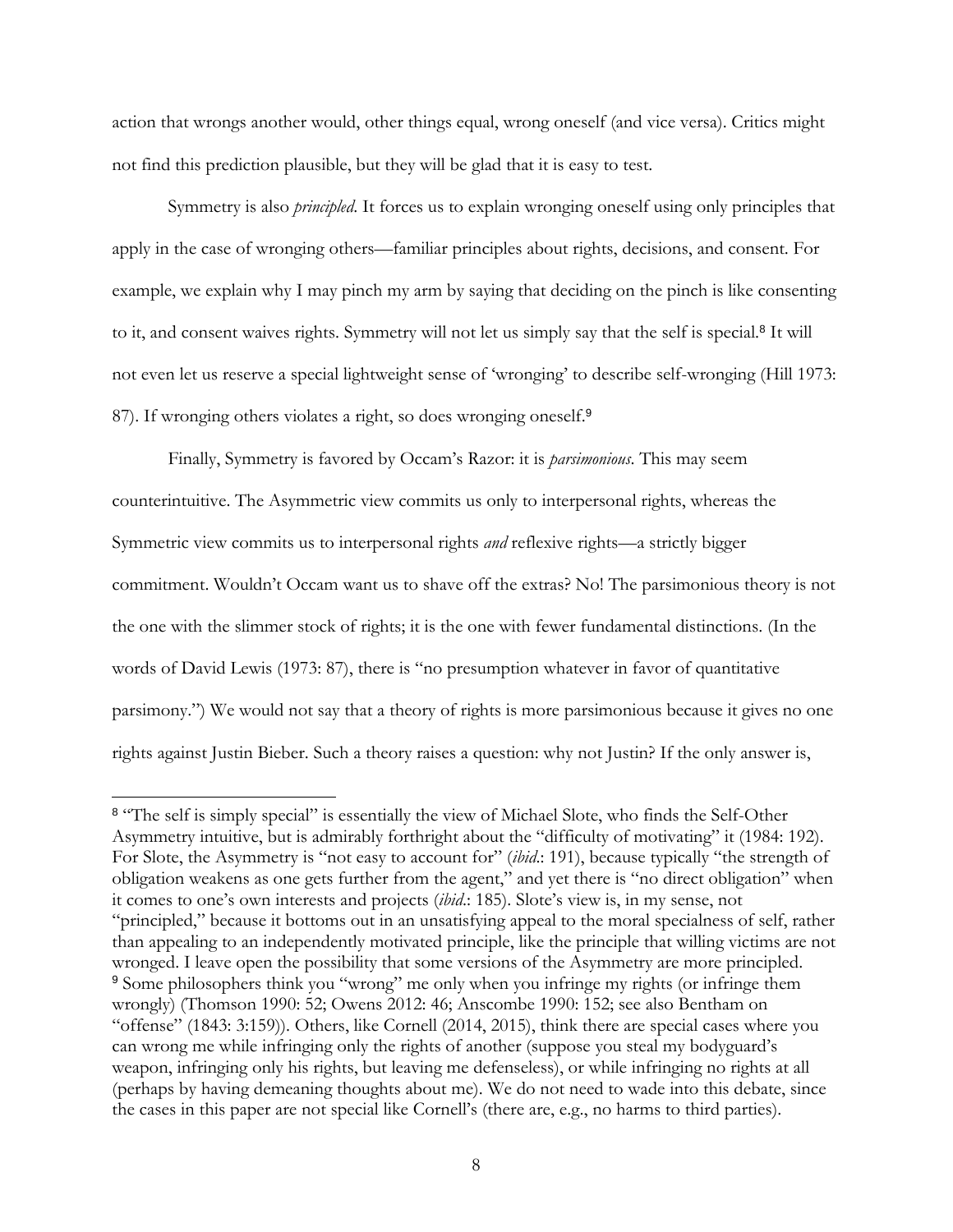"Because he's *Justin*" (similar celebrities are not exempt), the theory has a fundamental Justin/non-Justin distinction. That makes it *less* parsimonious. Now consider the Asymmetric answer as to why I lack rights against [Author]: "Because that person is *me*." Again: less parsimonious. A fundamental Self-Other Asymmetry reduces the total number of rights, but bloats basic distinctions.

The Self-Other Symmetric view thus has several things going for it: predictions, principles, parsimony. So why isn't anyone tempted? Why are Symmetry and self-consent dismissed in footnotes while the Self-Other Asymmetry is treated as a *fait accompli?*<sup>10</sup>

The problem is not that the appeal to self-consent is unknown; the move has been understood for decades.<sup>11</sup> Nor are people merely wary of reflexive rights; some are, but even those who are not remain skeptical of Symmetry. These skeptics, such as Stocker (1976) and Slote (1984), are mainly concerned with the problem of *counterexamples:* minimal pairs where the Symmetric view seems to entail that we wrong ourselves by doing things that are intuitively innocent. The key cases involve silent consent, impaired decisions, and unwaivable rights. Let us consider these in turn.

## **4. Waiving, consenting, deciding**

The problem of silent self-consent can be illustrated with an example.

I have a right that you not pour hot coffee in my mouth. On a Self-Other Symmetric view, I must also have that same right against myself. And yet, I just drank some piping hot coffee, and my right went untrampled. Somehow I must have waived it. How?

<sup>&</sup>lt;sup>10</sup> For example: "The presence or lack of consent seems to have little to do with the self-other asymmetry" (Portmore 2003: 311, fn. 16).

<sup>&</sup>lt;sup>11</sup> Stocker writes: "It could be said that it is as wrong to cause oneself pain as it is to cause someone else pain, but that in agent-regarding cases, patients waive their right not to be caused pain" (1976: 213, see also 211). Slote writes: "If I harm myself or avoid a benefit, I presumably do this willingly, whereas the agent whom I refuse to benefit does not consent to this neglect (and when she does there is nothing wrong with what I do)" (1984: 190–91). Pettit notes that "one can consent to one's own deprivation, while the other is not allowed the chance to consent to this" (1986: 410). Wallace (2019: 258, fn. 10) suggests that one can "authorize" oneself via a "voluntary choice."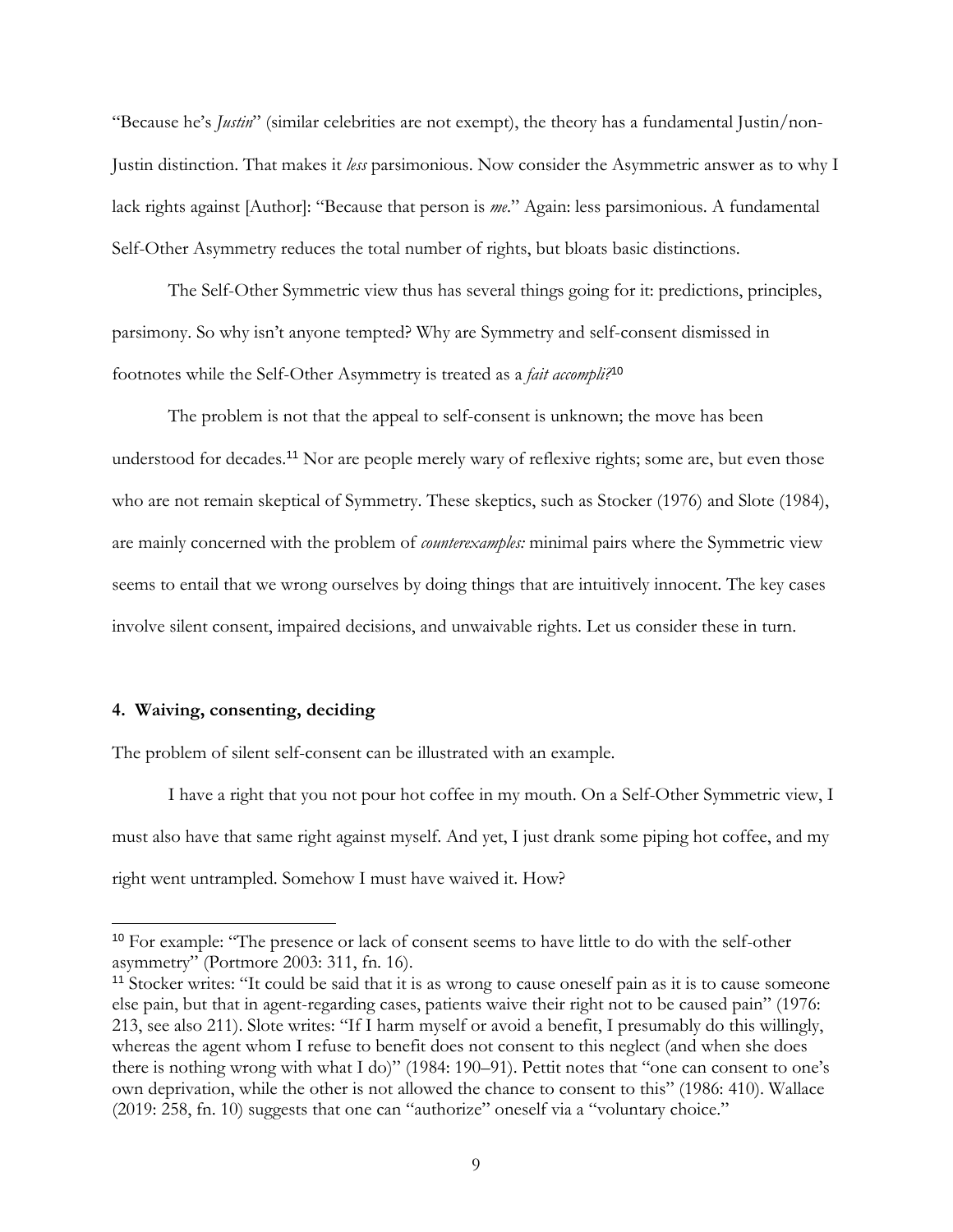The stock answer is self-consent: by deciding to drink the coffee, I consent to having it poured in my mouth. This sounds almost right, but there is something off about it. When we consent to others, typically we express our will in datable and observable acts: handshakes, thumbsup, nods, the "OK," clicking "I agree," saying "Go ahead." My barista would be concerned if I started doing these things before my morning cappuccino. It would not help to inform her that I do not want to violate my rights.

Here is the problem, then. Just as I may permissibly do plenty of things to a consenting other, I may do plenty of things to myself. But in the solo case, I can enjoy these permissions even when there is no observable event of "giving consent." How am I able to waive my rights in total silence?

On the "mental state" view of consent, the answer is easy. Consent is just a state of mind, perhaps a desire or intention, which can be present even if it is never communicated.<sup>12</sup> I might intend for you to ride my bike even if I forget to give you permission; you might want me to see the inside of your flat even if you never extend the invitation. These can be thought of as unexpressed states of consent, on the mental state view—and the same is true of my intention to drink my coffee. My state of mind, however hidden, counts as consent, and that is why it waives my right. That said, I do not want to take this easy way out. I am sympathetic to the "behavior view," on which hidden willingness is not enough: consent requires an observable expression.<sup>13</sup> The expression can be subtle and contextual (a knowing nod) or painfully explicit (a tedious contract). Still: no expression, no consent. This view is anathema to the idea that silent inner decisions count as

<sup>12</sup> Some mental state theorists say consenting is intending (e.g. Hurd 1996: 131); some say that it is deciding that one has no moral complaint (e.g. Alexander 1996, 2014); some leave open what kind of mental state consent is (e.g. Husak 2006). See Bolinger 2019: 181, fn. 3 for a helpful overview. <sup>13</sup> On one kind of behavior view, behavior is sufficient for consent (see e.g. Sherwin 1996: 209–31, Cowart 2004); on other versions, inner willingness is also necessary (see e.g. Dougherty 2015). Bolinger (2019: 182) calls these performative and hybrid views, respectively.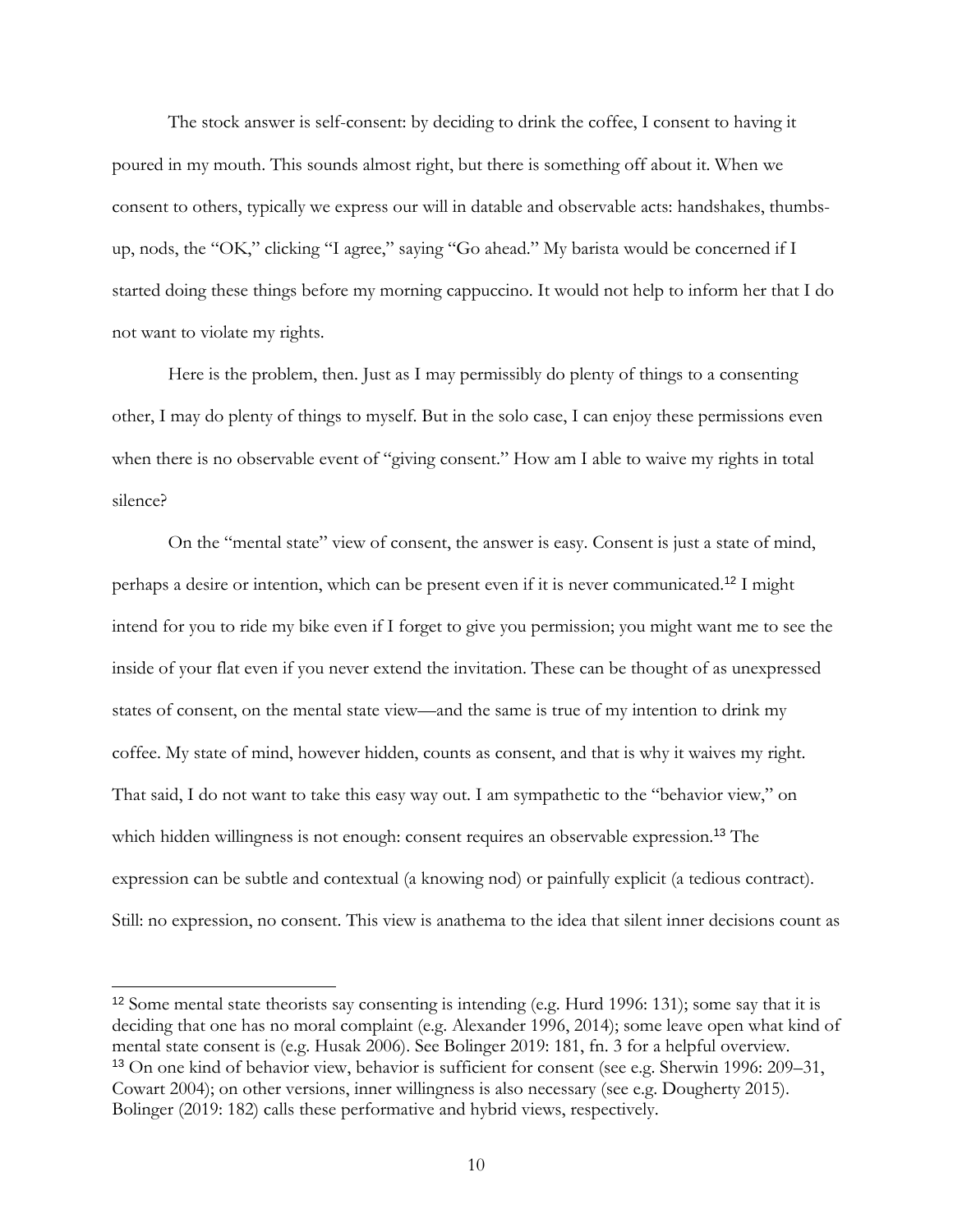consenting to oneself.

What now? Consent requires behavior (on this view), but clearly I do not have to behave like a consenter to permissibly drink my coffee. I violate no rights by drinking straightaway. One dubious solution would be to insist that the drinking must involve some subtle, barely perceptible "behavior." (Like mumbling "Mm, coffee.") But I think there is a deeper (and less desperate) reply: consent is not essential to the waiving of rights. Even if I do not quite *consent* to the coffee-drinking, it is enough that the drinking was my *decision*.

Here is the rough idea. When all relevant parties decide together on an action, they waive their rights against each other that the action not be done. Suitably qualified, this principle is hard to deny. If we decide together that you will house sit for me, how could you violate my rights by entering the house? If a community unanimously decides to have quiet hours start at 10pm, whose rights could be violated by a noisy party that ends at 9pm?

We can call this rough idea:

#### **The Decision Principle**

If B has a right against A that A not *φ*, and A and B make the decision that A will *φ*, then this decision waives B's right against A that A not *φ.*

This offers a sufficient condition, not a necessary condition, for rights waivers. The principle says that decisions are enough to waive rights; it does not say that every rights waiver must constitute a decision, or that every decision that waives rights must involve all relevant parties. (Perhaps B's willingness is enough on its own to waive B's rights against A.)<sup>14</sup>

Given the Decision Principle, we could explain how I waive my rights in silence. I have a right against myself that I not pour coffee into my mouth. But when I decide to drink, the agent and

<sup>14</sup> My thanks to a referee for helping me to clarify these points.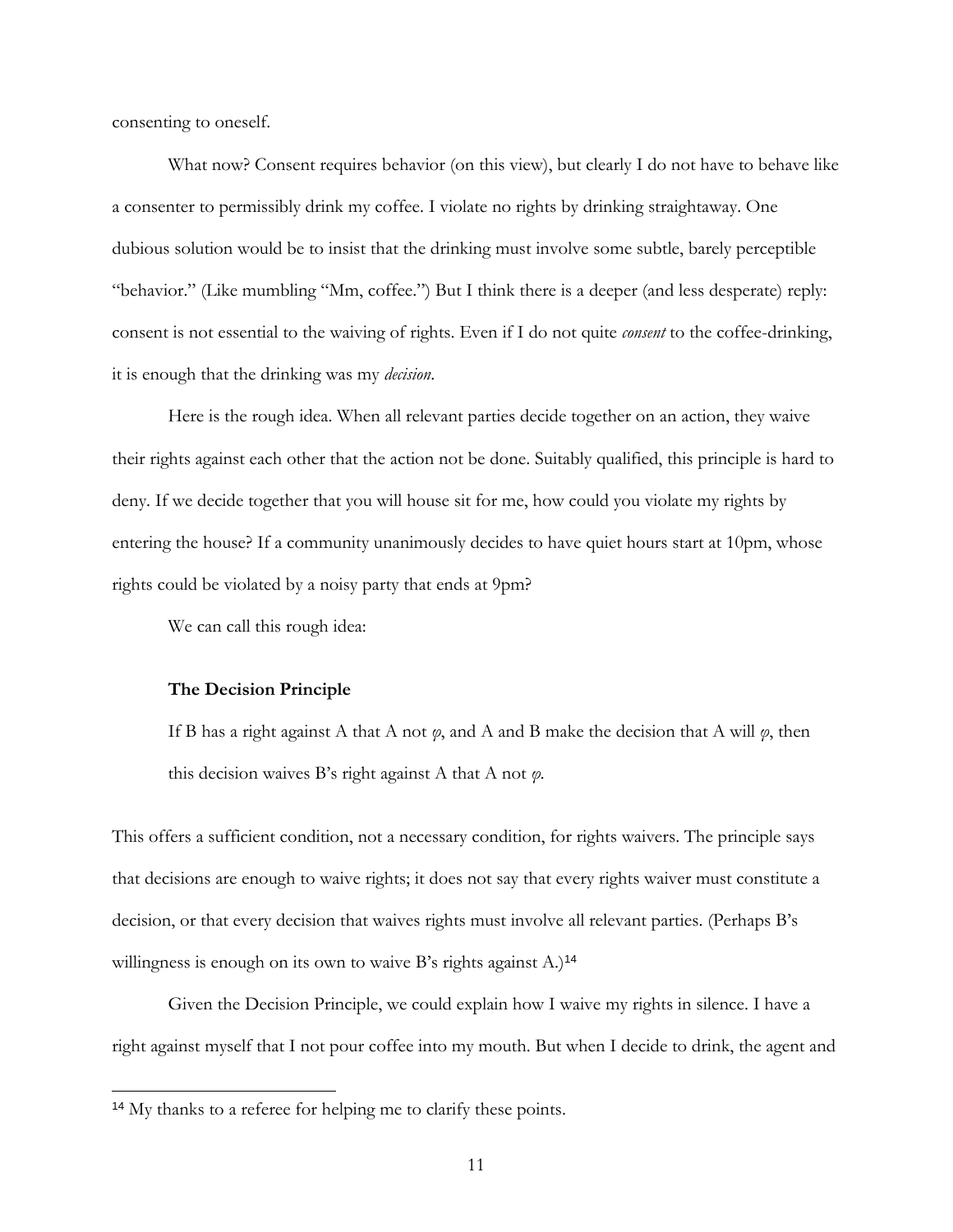patient are both parties to that decision, so the right is waived. It is like the case where you and I decide that I will pour some coffee into your mouth (perhaps your hands are injured). The common factor is that everyone involved makes a decision; the solo decision is just the special case where I am both the agent and the patient.

The Decision Principle, however, is not quite right; it needs some tweaks. For one thing, decisions can be invalid, as when they are coerced, uninformed, etc. Invalid decisions do not waive rights. Second, some rights may be unwaivable, so that no decision can waive them. Third, some philosophers, notably Margaret Gilbert (2018), think that when A and B are different people, their decisions must be *unified* if they are to waive rights; it is not enough for A and B to decide separately that A will *φ*. <sup>15</sup> But we can revise the Decision Principle. The result is:

# **Unity**

If B has a waivable right against A that A not *φ*, and A and B make the unified, valid decision that A will *φ*, then this decision waives B's right against A that A not *φ.*

Unity is the real reason, I think, why it is fine to do things to oneself without "consent." When I decide to drink coffee, everyone involved is party to that decision; the decision is unified and valid; and my right against having coffee poured into my mouth is a waivable right.

With Unity, we can thus solve the problem of silent self-consent. I do not *need* audible consent when I am doing things to myself; simply making decisions is enough. Of course, everyone can agree that there is a difference between the silent, subtle ways in which we authorize ourselves to act and the expressions of consent by which we authorize others. But there is a deeper common

<sup>&</sup>lt;sup>15</sup> Unity may need further tweaks. For example, one might believe that there are such things as "spontaneous" actions that are intentional though not preceded by any decision. If so, we could revise Unity to say: waivable rights against *φ*-ing are waived when everyone involved validly, intentionally *φ*s (and if there are multiple agents, they must *φ* together).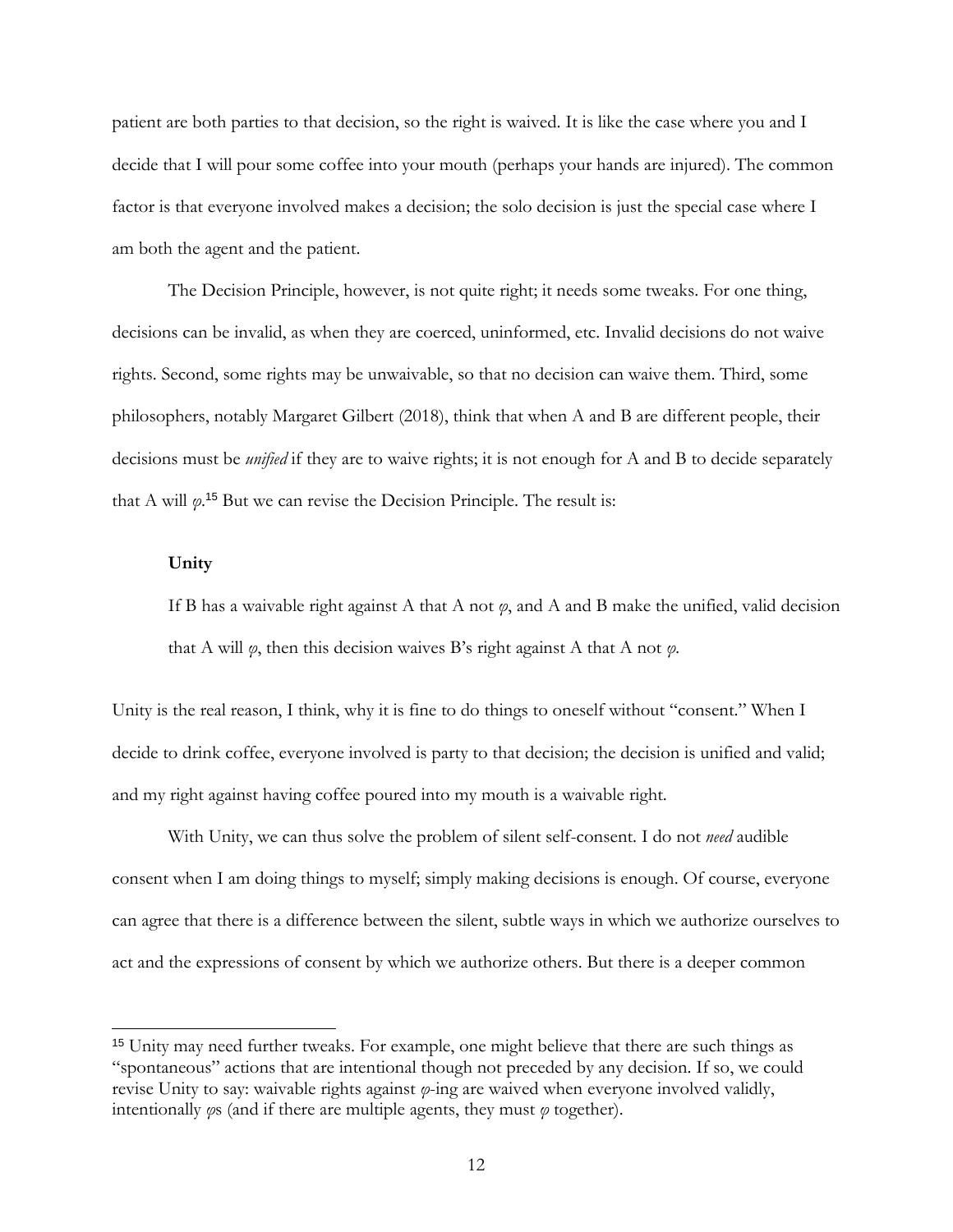core, as captured by Unity, and this is all that Symmetry needs to explain why I can pour coffee into my mouth without perceptibly consenting to myself.

Unity, however, raises a new problem: silent interpersonal consent. What if I make a valid, unified decision with someone else to pour coffee into *their* mouth, but they never express their consent? Symmetry and Unity entail that this should be morally fine; it is just like drinking my own coffee, other things being equal. This prediction might seem shocking. Is it really true that you may intrude on someone else's body without their consent? That might sound outrageous, especially for more intimate sorts of intrusions. But it turns out that leading scholars of sexual consent have already argued, for reasons independent of the Self-Other Symmetry, that expressing consent is not always necessary for, and may even be inimical to, good sex (MacKinnon 2016; Palmer 2017; Gardner 2018; see also Chadha 2020: 621 on the Joint Action Premise and cf. Kukla 2018 on sexual negotiation). These scholars are not advocating sex against anyone's will. They are just denying that consent is the only way, or the ideal way, to establish willingness.

Gardner, for example, thinks that consent is unnecessary during a "team activity," in which the participants do not just act separately in parallel, but with "an intention that all have jointly" (2018: 54). In an ideal tango, you do not need to ask your partner for permission before each twirl. The fact that you are mutually engaged in the dance, responsive to each other's movements and in touch with each other's wants, is enough. Similarly, in ideal sex, Gardner thinks you need not ask or grant consent; the activity is a matter of "teamwork," not one's acquiescence to another's proposal. Gardner's take on teamwork is plausible, and it nicely parallels my view of solo choices. Lovers and dancers in perfect sync do not need observable consent to waive their rights any more than I need self-consent to permissibly drink my coffee. A tango involves teamwork; the drinking happens solo; but in both cases, nobody is wronged, because there is no disunity between the decision of the patient and the decision of the agent. The dancers' decisions are unified by virtue of their teamwork.

13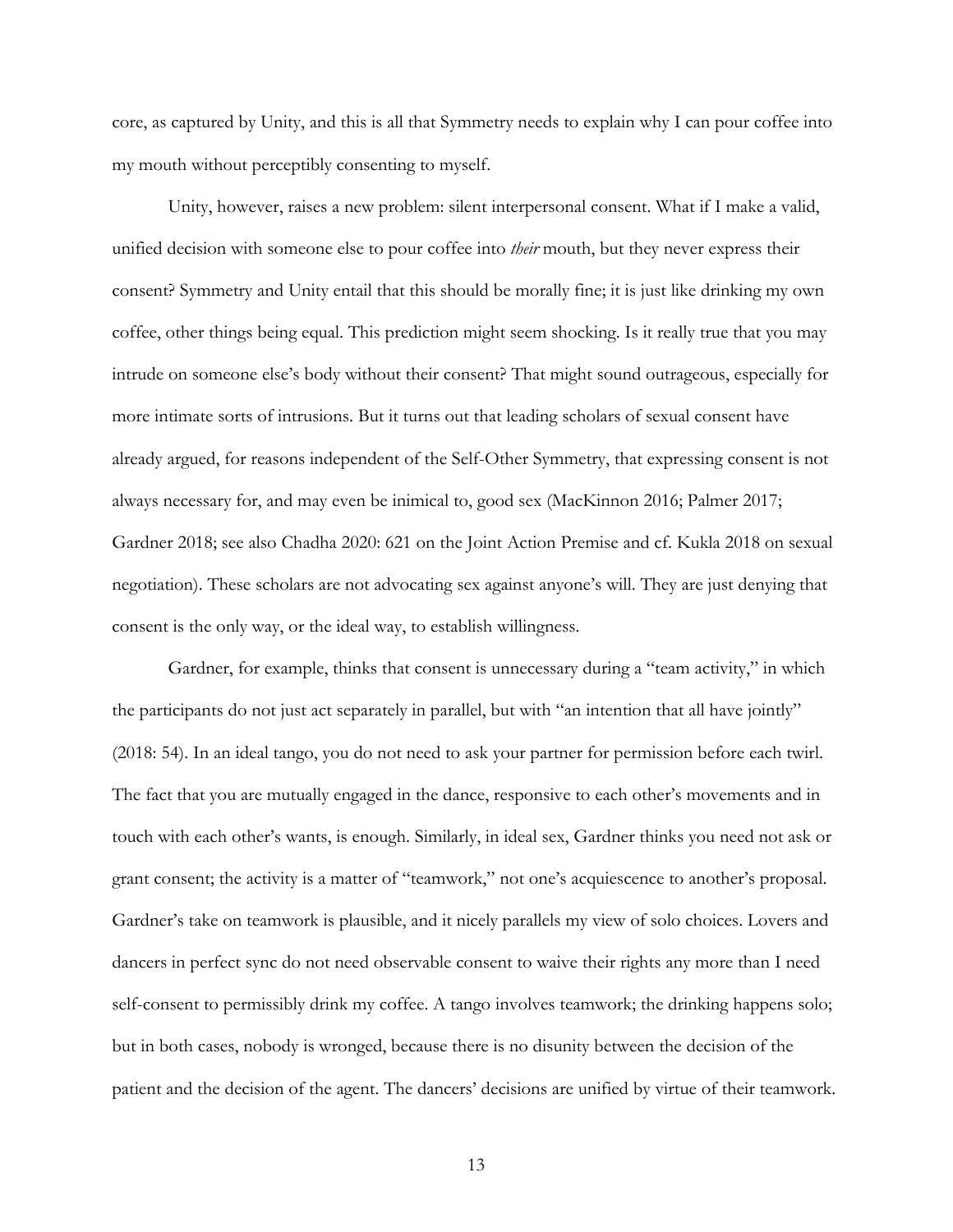My decision is unified simply because I am both the patient and the agent.

If consent is a mental state, the problems of silent consent are easy: I consent to drinking by intending (desiring, etc.) to drink, and I consent to being twirled by intending that you twirl me. It is only if we accept the behavior view that silent consent is problematic in the first place. But if we do accept the behavior view, that does not mean we should reject Symmetry; we should instead reject the dogma that consent is the only way to waive rights. Teamwork, or more neutrally, unified decision, can be enough for a waiver, and it works just as well for a "team" of one.<sup>16</sup>

## **5. Invalidity**

We now have a solution to the problems of silent consent: rights can be waived by a valid, unified decision. So far, we have only considered idealized cases, where decisions are clearly sufficient. But there are two further kinds of cases where decisions might not succeed in waiving rights, and which have been thought to be deep and decisive counterexamples to Symmetry (Stocker 1976, Slote 1984). These are the cases of invalidity and unwaivability.

We start with invalidity. A decision is *invalid* when it is incompetent, involuntary, or illinformed in a way that undercuts its power to waive rights.<sup>17</sup> Here is the problem for Symmetry. What if we make invalid decisions about what to do to ourselves? Then, it seems, we should end up violating our own rights—just as if we were messing with another person without their valid consent. Symmetry's critics say that this is an intolerable implication.

Let us see if they are right.

<sup>&</sup>lt;sup>16</sup> Also interesting is that other speech acts seem to waive rights. For example, if I command the private to scrub my shoes, it is a stretch to say that I "consent" to the scrubbing, but I do waive my right not to have my shoes touched. (We might still wish to say that the scrubbing is "consensual," or at least, that it isn't non-consensual; see Chadha 2020: 621, fn. 8.)

<sup>&</sup>lt;sup>17</sup> These are the standard conditions for invalid consent in bioethics (Faden and Beauchamp 1986: 155; Miller and Wertheimer 2009: 80–1) and law (Faden and Beauchamp 1986: 38). I say "decision," not "consent," in light of issues in §4. I set aside voluntariness (but see fns. 18 and 19, below).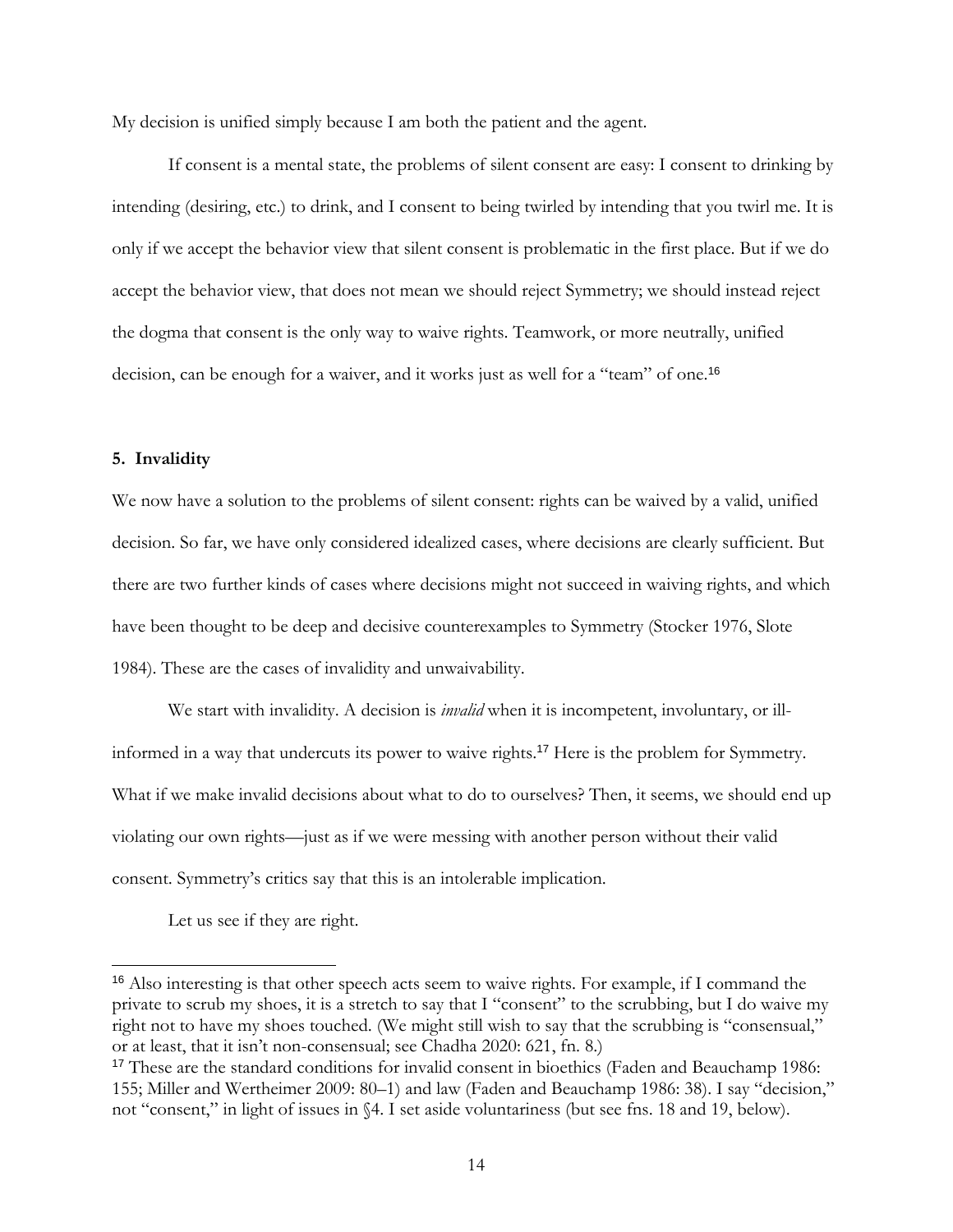#### **6. Incompetence**

Some agents are incompetent because they are cognitively immature; others are temporarily not of sound mind. One source of incompetence, in particular, is thought to make trouble for the Self-Other Symmetry: *intoxication*.

Clearly, intoxication due to alcohol and other drugs can invalidate consent (or more generally, decisions). This seems to yield Self-Other Asymmetric minimal pairs straightaway. The most striking example—one often raised in conversation [Redacted], though never in print—is sex. There is an ongoing campaign across universities to persuade students that it is seriously wrong to have sex with drunk people even with their (apparent) consent. There is not, to my knowledge, any campaign against drunken masturbation (except perhaps at very religious universities, where spirits and self-pleasure are frowned upon in any combination). Intoxicated sex acts do not appear to wrong anyone in the "intrapersonal case."

Does this prove a Self-Other Asymmetry? I am surprised that so many think so—as if there could be no difference between sex and masturbation besides the sheer number of participants.

Consider, to take just one example, a stereotypical case of drunk, invalid consent to heterosexual sex. A young man meets a young woman at a party; the man wants sex, whereas the woman does not; the woman drinks as the man cajoles her into going home with him; the woman then consents to things that she would not have consented to while sober, and which she later sincerely and painfully regrets. There is a lingering psychological harm, as well as problematic pressure during the encounter itself. It seems that the man wrongs his partner despite her consent. And yet, it seems strange to suggest that anyone is wronged in the typical "intrapersonal case."

This is a problem for Symmetry only if it is a minimal pair, and it is a minimal pair only if all else is held equal besides the self/other difference. But the cases differ in at least three further respects: pressure, regret, and harmony.

15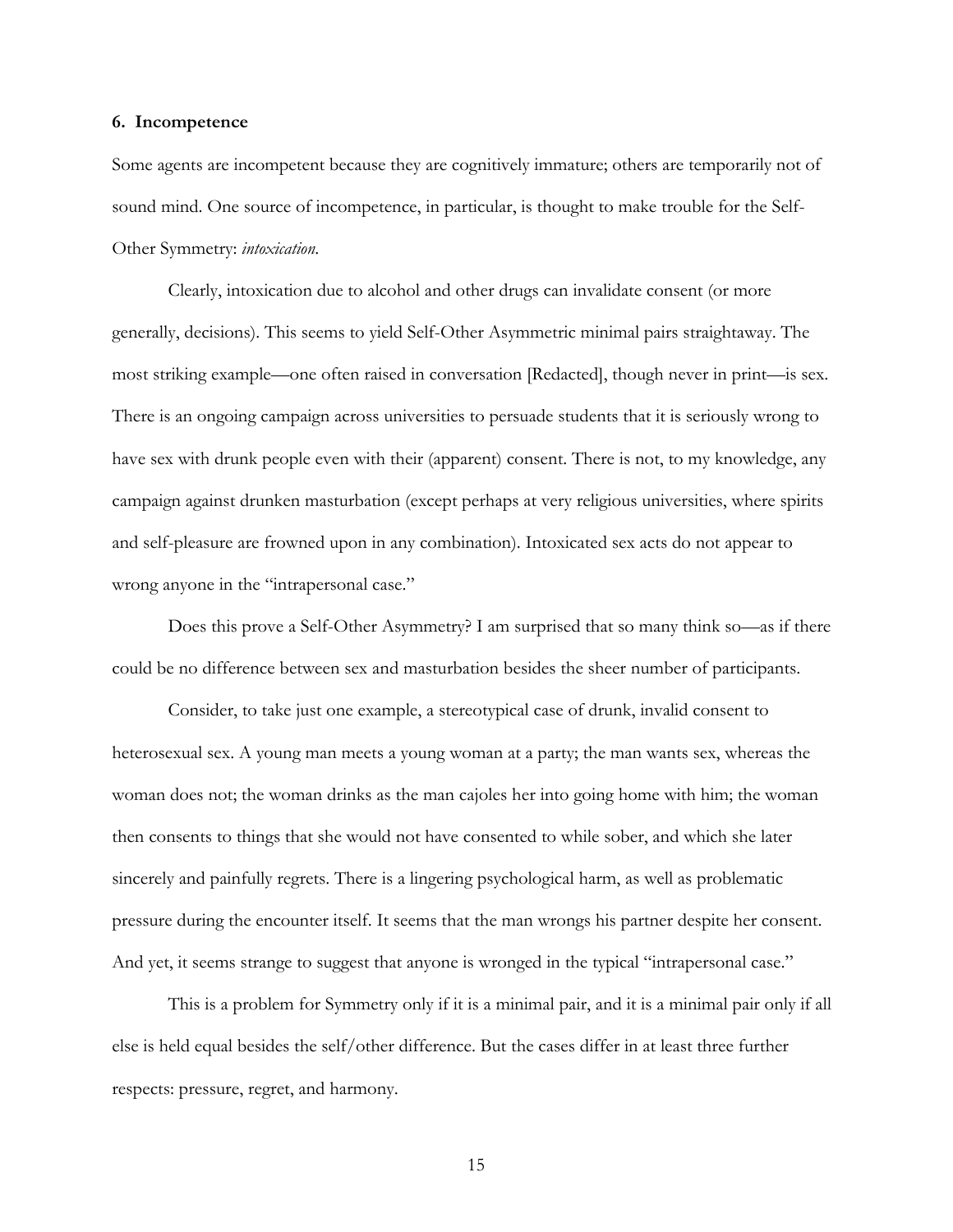There is an element of coercive pressure in the man's behavior towards the woman: he tries to get her to do something she does not want to do. It is not possible, however, to literally coerce oneself at a single moment.<sup>18</sup> Unless one is psychologically fragmented, one cannot both want and not want the very same thing at the very same time.<sup>19</sup> Second, the woman in the example comes to painfully regret what happened, as she comes to see her choice as compromised. When people dismiss the idea that it could be immoral to do things to oneself while drunk, they are probably assuming that one has no such regrets, and that there is no lasting psychological harm.

Third, and most important, notice that when people do things to themselves, the agent and patient act in a kind of harmony. They want the same things; their beliefs and desires are common knowledge; and above all, if the patient decides it's time to stop, the agent stops. This harmony is often missing in joint actions. But it is a sure thing when I am *both* the agent and patient. I know, more or less, what I want and what I believe, and I know that I know these things, and so on. If I decide to stop, I stop. None of this is true in the case of the drunk man and woman, which is why the man's actions are likely to cause harm, and part of why they seem problematic. The situation is utterly different when a couple acts in harmony. Imagine a couple blissfully drunk on the night of their honeymoon. They want the same things; their beliefs and desires are common knowledge; and if either party decides it's time to stop, they both stop. No one is harmed. In this case, I think it is far from obvious that the couple are wronging each other and violating each other's rights by having sex, even if they are quite drunk. Intoxication creates an incapacity to consent, but that incapacity is less likely to invalidate when two agents are harmlessly in harmony, as we are with ourselves.

<sup>&</sup>lt;sup>18</sup> If self-coercion is impossible, we have another Asymmetry of Possibilities, as opposed to a genuine Asymmetry. But as a referee points out, there may be a perfectly coherent sense in which I can "coerce" myself if we use "coerce" in a looser sense that does not require the agent to be fully willing and the patient fully unwilling at the same time. (On diachronic coercion, see fn. 19, below.) <sup>19</sup> Kagan (1989: 213) makes this point in a similar context. But see Parfit's (1984: 327–28) "Russian nobleman" example, where an agent seems to wrong himself by forcing his future self to act as his past self prefers. Schofield (2013: 506; 2021b: 72–3, 99) provides an illuminating discussion.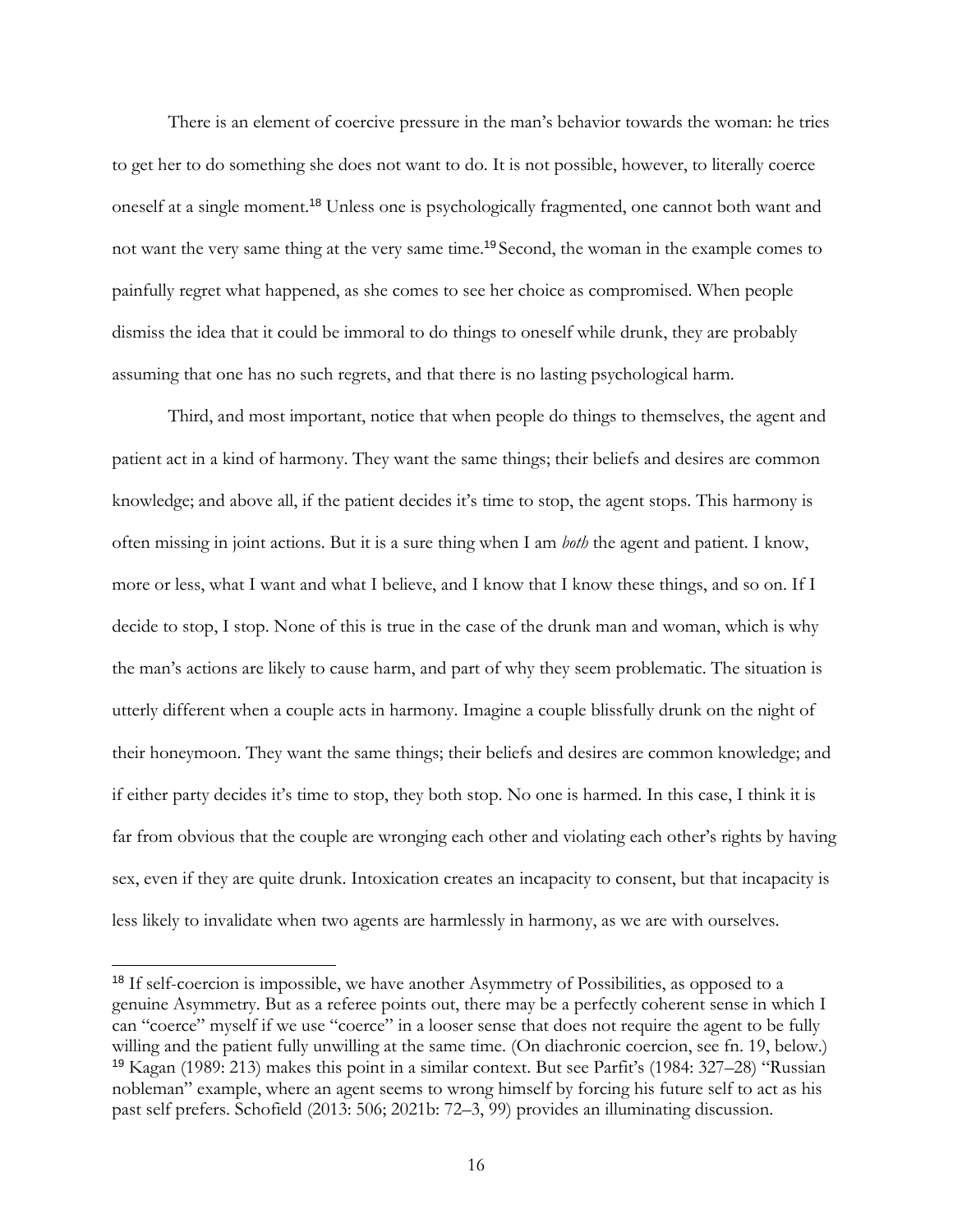In stereotypical cases, intoxicated sex is morally problematic in a way that self-touching simply is not. This is just a fact. But I do not think that, in order to explain this fact, we must resort to a Self-Other Asymmetry. There is a better explanation: compared with one's relation to a stranger, one's relation to oneself is more harmonious, and there is no comparable threat of coercion and regret.

## **7. Ignorance**

Next, we turn to decisions made in ignorance. Since the Nuremberg Trials, it has become a truism that we wrong people when we harm them, or mess with their bodies, without their informed consent. But, Stocker thinks, I do not wrong myself when I make uninformed decisions.

Consider:

[E]ven if because of ignorance nothing happens which can be taken as waiving a right, causing oneself pain is not wrong. (1976: 213)

(I assume that Stocker means ignorance of important non-moral facts, like the fact that a certain drug causes kidney damage.) Does Symmetry really entail that you wrong yourself, and deserve blame, when you harm yourself out of ignorance?

The question is not as simple as Stocker's passage suggests. When agents act in ignorance, we have to distinguish three notions of wrongness.<sup>20</sup> An act is wrong in the *fact-relative sense* if it is wrong in light of the facts about the agent's situation; wrong in the *belief-relative* sense if it is wrong in light of the agent's beliefs about the facts; and wrong in the *evidence-relative* sense if it is wrong in light of what the agent's evidence tells her about the facts.

<sup>20</sup> What follows is Parfit's (2011: Chapter 7) take on the classic distinction between objective and subjective moral judgments (on which, see e.g. Ross 1939: 146–47; Thomson 1990: 172–73; Muñoz and Spencer 2021).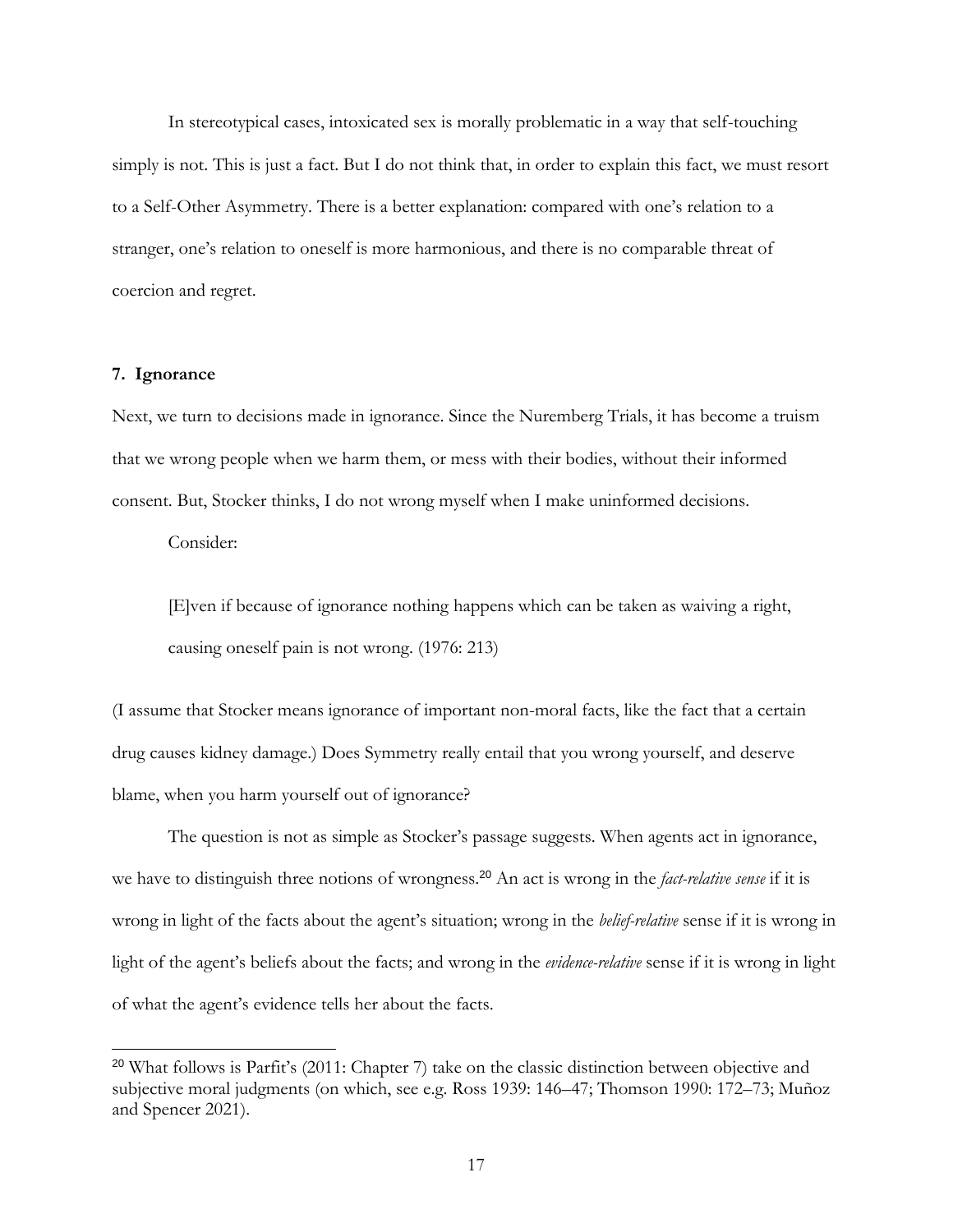Let me illustrate with a spin on an earlier example. Suppose you have just developed a nasty allergy to lavender and no one knows it. I then make the reasonable mistake of pouring some lavender oil into our diffuser to freshen up the room. This act is wrong in the fact-relative sense, since it will in fact harm you. But it would not be wrong in any other sense, since I believe on the basis of my evidence that lavender oil will not harm anyone. Belief- and evidence-relative wrongness will be sensitive to my reasonable ignorance; fact-relative wrongness will not.

Now, is it more wrong, in any of these senses, to unwittingly harm others than it is to unwittingly harm oneself? I do not see why this should be true. Suppose *you* pour lavender oil into our diffuser, unaware of your new allergy. This seems just like my act: wrong relative to the facts, but not relative to your beliefs and evidence. It may sound extreme to say that you do something wrong here even in the fact-relative sense. But that is not as extreme as it sounds. The act is still permissible in both of the other senses, and it is excused by your ignorance. There is no need to add that the act is *also* permissible relative to the facts.<sup>21</sup>

So much for reasonable mistakes: they are excusably wrong relative to the facts but permissible in the other two senses. They are not straightforward wrongings, in the sense that they do not involve a blameworthy violation of rights. But what about *unreasonable* mistakes, like negligent harms? Stocker does not discuss them, but they deserve a closer look.

Consider a twist on our last example: it is common knowledge between us that you have a serious lavender allergy, and yet, irresponsibly (though not maliciously), I activate the diffuser, forgetting your condition for the moment. This sort of harm feels morally worse than an innocent mistake; I have at best a weak excuse for my negligence. The explanation for the worseness, I think, is that my act is now wrong in the *evidence-relative sense*: it is wrong given the beliefs I *ought* to have.

<sup>&</sup>lt;sup>21</sup> One might doubt that fact-relative wrongness is even a genuine kind of wrongness. Muñoz and Spencer (2021), for example, argue that fact-relative obligations are not normative in the sense of being an authoritative guide to action.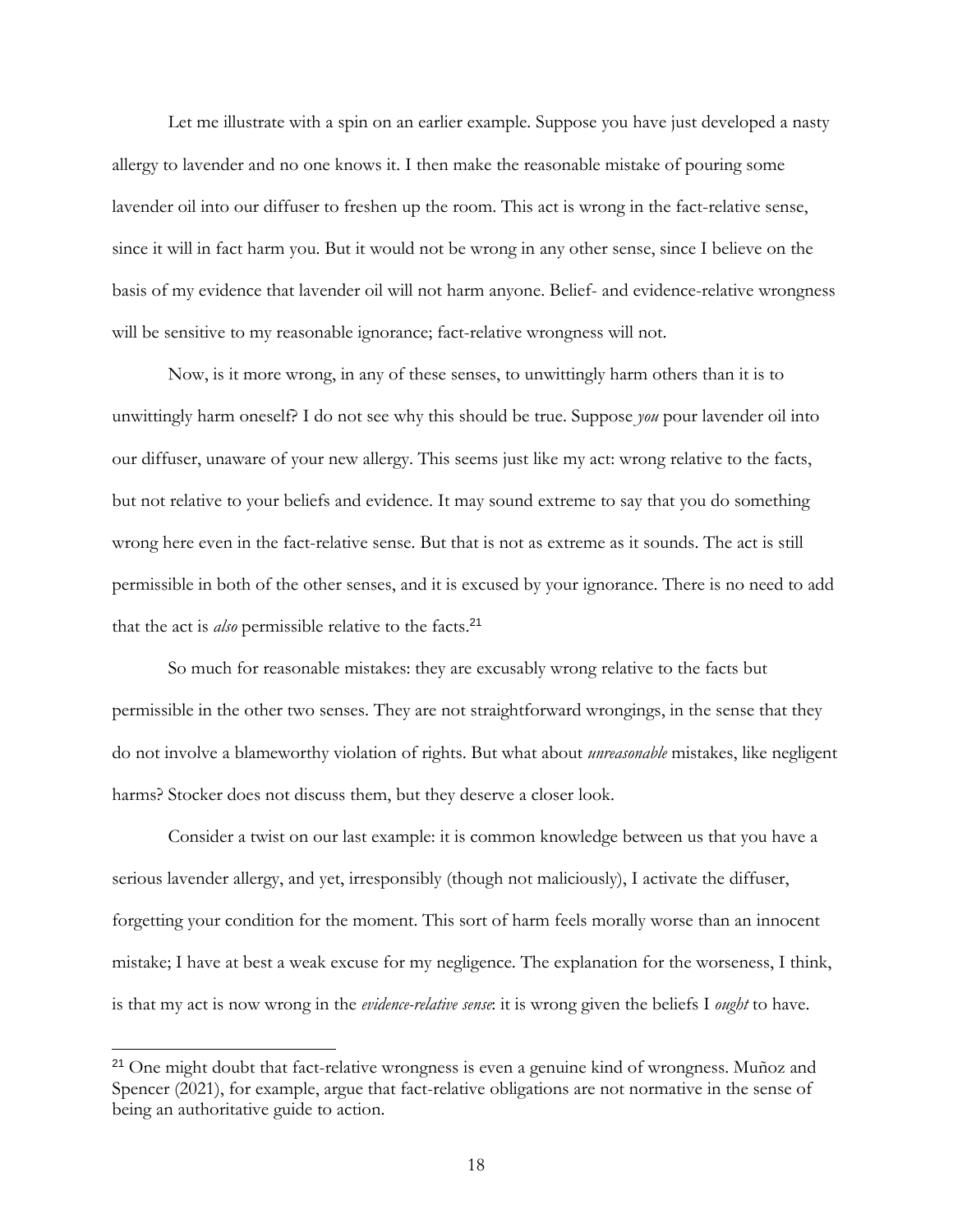Moreover, your act is wrong in the same way if *you* carelessly trigger your own allergy, and you have the same grounds to blame yourself.

Negligent self-harm is our first straightforward case of wronging oneself, our first case of violating one's own rights in a blameworthy way. The negligent self-harmer fails to waive their rights; infringes them wrongly (in both the fact- and evidence-relative senses); and does so with no valid excuse.<sup>22</sup> We might say the same about other ways of harming oneself due to ignorance of, or inattention to, the non-moral facts, such as letting oneself drift into an unhealthy addiction.

We started from Stocker's claim that cases of factual ignorance prove a Self-Other Asymmetry. But, on reflection, it seems that the cases actually line up with what Symmetry predicts. Negligent self-harm *is* problematic, and self-harm due to reasonable mistakes is at worst a gray area. Symmetry's predictions are plausible. By contrast, Asymmetric views do not make strong, plausible predictions about these cases. The view that there are no reflexive rights predicts, implausibly, that negligent self-harm is morally fine. The view that reflexive rights are *sui generis* must be supplemented with other claims if it is to make any predictions at all.<sup>23</sup>

There is, however, a third and final kind of ignorance we should discuss: ignorance of *moral*  facts. In a pivotal paper, Thomas Hill, Jr. (1973) argues that we can display a lack of self-respect ourselves when acting in ignorance of our moral rights.

Consider Hill's example of the Deferential Wife, who is "utterly devoted to serving her husband. She buys the clothes *he* prefers, invites the guests *he* wants to entertain, and makes love

<sup>22</sup> It is an interesting question whether negligent harms are wrong in the belief-relative sense. Certainly, in some cases of negligence, like the ones I have considered, the agent does not occurrently believe that they are doing anything harmful. But in other cases, we might instead prefer to say that the agent is merely not paying attention to harms they might cause. <sup>23</sup> The view that we have *unwaivable* rights against self-harm does make predictions, but they are

absurd; this view would say that it is wrong, rather than supererogatory, to harm oneself for the greater good. (A supererogatory act is one "beyond the call of duty.")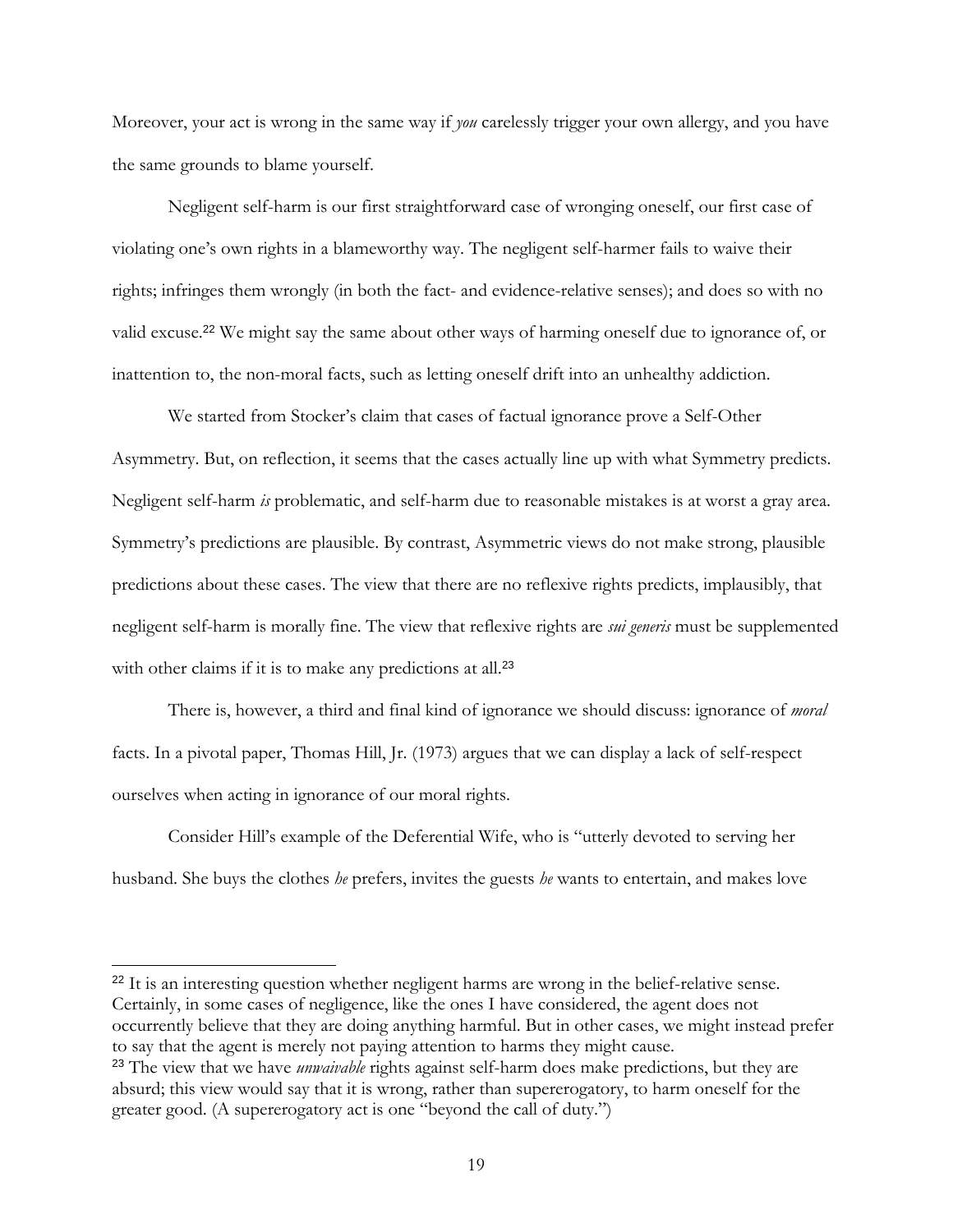whenever *he* is in the mood" (1973: 89).<sup>24</sup> The wife enthusiastically consents to her husband without being threatened, deceived, or physically harmed; she may also know full well what she is choosing to consent to.<sup>25</sup> And yet, Hill thinks, the wife's consent is morally defective because she does not realize that the choice is really hers to make. Servile agents like the Deferential Wife fail "to acknowledge fully [their] own moral status" because they do not "fully understand what [their] rights are" and "how they can be waived" (1973: 93–4). If you do not know that you are allowed to say "no," saying "yes" does not have the same validity.

Hill is clearly on to something here. The Deferential Wife, it seems, is wronged not just by her husband, but by herself.<sup>26</sup> That said, it is not clear that Hill himself can (or would) say that the wife wrongs herself.<sup>27</sup> "The servile person does not, strictly speaking, violate his own rights," on Hill's view (1973: 93). But paradigmatic wrongings *do* violate rights. So what makes the Deferential Wife's decisions count as wrongings?

<sup>&</sup>lt;sup>24</sup> Hill also discusses the Uncle Tom, who is "an extremely deferential" Black man, and the Self-Deprecator, whose "shame and self-contempt make him content to be the instrument of others" (1973: 88).

<sup>&</sup>lt;sup>25</sup> At least, this is true for one way of filling out the example. Hill considers other possibilities:

The Deferential Wife *says* that she understands her rights vis-á-vis her husband, but what she fails to appreciate is that her consent to serve him is a valid waiver of her rights only under certain conditions. If her consent is coerced, say, by the lack of viable options for women in her society, then her consent is worth little. If socially fostered ignorance of her own talents and alternatives is responsible for her consent, then her consent should not count as a fully legitimate waiver of her right to equal consideration within the marriage. (1973: 94)

The passage then continues with the possibility that I explore in the text: that the wife consents only because she thinks, falsely, that consenting is morally obligatory. Later he considers what it would mean if the wife remained deferential even after curing her moral ignorance (1973: 95–7). <sup>26</sup> Marcia Baron agrees: she thinks the Deferential Wife violates a duty to herself "not to be servile" (1985: 394). We might soften this by saying that the Deferential Wife's self-wronging is "less grave," because her decisions are *partially valid;* see Dougherty (2021), who draws on Conly 2007, on partially valid consent.

<sup>&</sup>lt;sup>27</sup> Rather than talking in terms of wrongings and violations, as I would, Hill describes a servile character using terms like "defective" (1973: 87), "objectionable" (95), and "morally undesirable" (94). (Cf. Hill 1991: 148-150, which sympathetically considers the claim that one could have promissory rights against oneself.)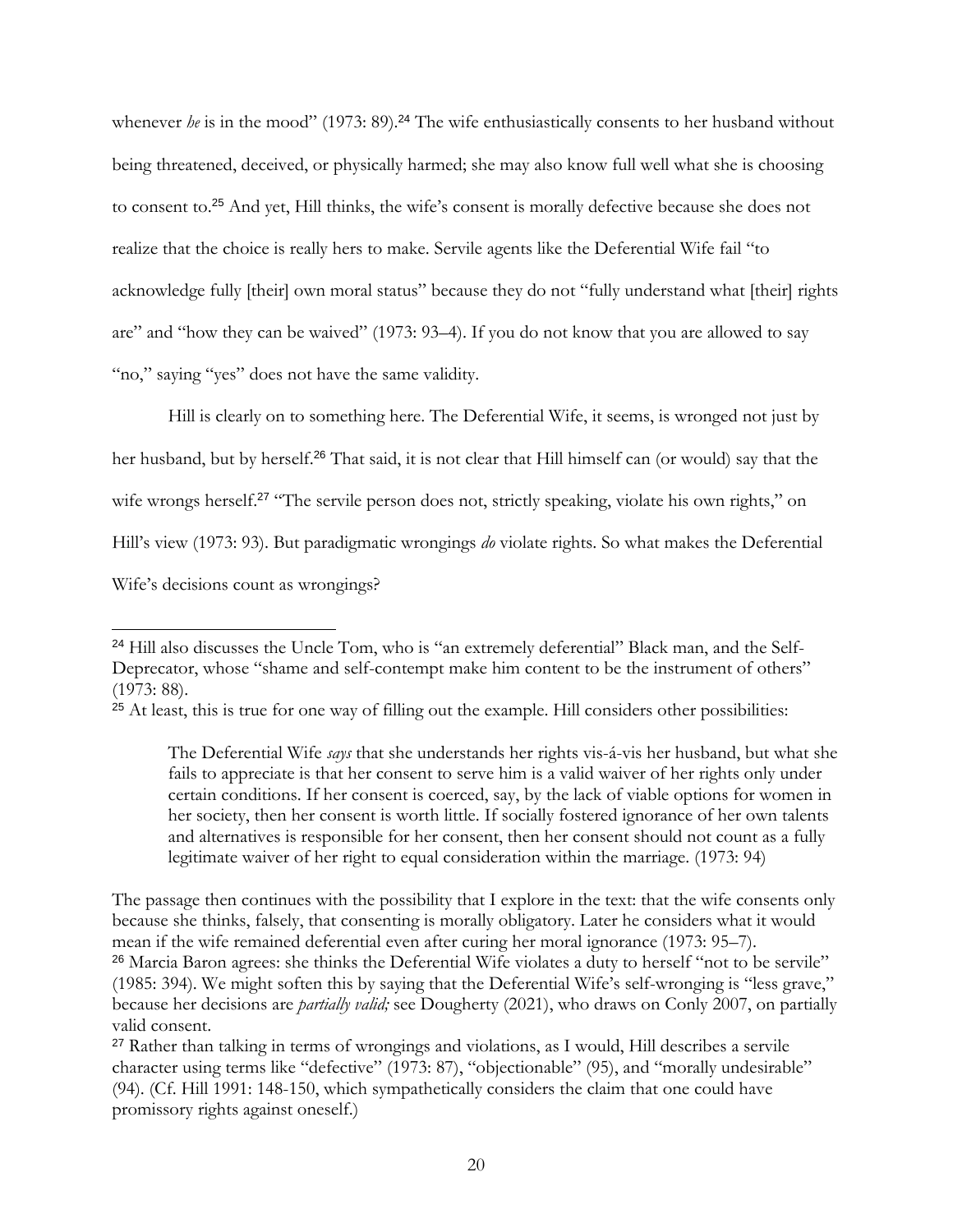Symmetry provides an answer—it can not only accommodate but *explain* what is going on in Hill's example. It is a truism that consent can be invalid when the consenter does not know their rights; more generally, decisions can be invalid when the decider is morally ignorant. The Deferential Wife is making decisions about her life that are marred by exactly this kind of ignorance. She does not know that she can say "no." For example, when the wife consents to and engages in sex acts only because she thinks that she is obligated to do so, her consent does not properly waive her rights. Because of this, Symmetry would predict that the Deferential Wife infringes her own bodily rights. This is the result that we wanted: she wrongs herself. To put this in terms of "infringing rights" may sound a bit exaggerated. But remember, infringements do not have to be blameworthy. Maybe someone else is to blame for the gaps in the wife's knowledge. The only cases where she herself *might* deserve blame are those where she "should have known better" (Hill 1973: 95), but instead was complicit in her own brainwashing.

Stocker cites a case of factual ignorance as a counterexample to the Self-Other Symmetry. I have argued that, on reflection, Symmetry actually fits Stocker's case, and it gives a principled, unified take on several varieties of action under ignorance. When agents harm themselves due to non-culpable ignorance of fact, they act wrongly only in the fact-relative sense, though they are not blameworthy because their ignorance is an excuse. If they should have known better, they wrong themselves *and* deserve blame. Much the same is true in cases of moral ignorance. If I do not realize that I am allowed to say "no," and do things to myself anyway, I can infringe my own rights. The act is blameworthy if I should have known better, but otherwise, my ignorance is an excuse.

#### **8. Unwaivability**

For our final category of would-be counterexamples, we turn to rights that cannot be erased even by the soberest and savviest agents: unwaivable rights.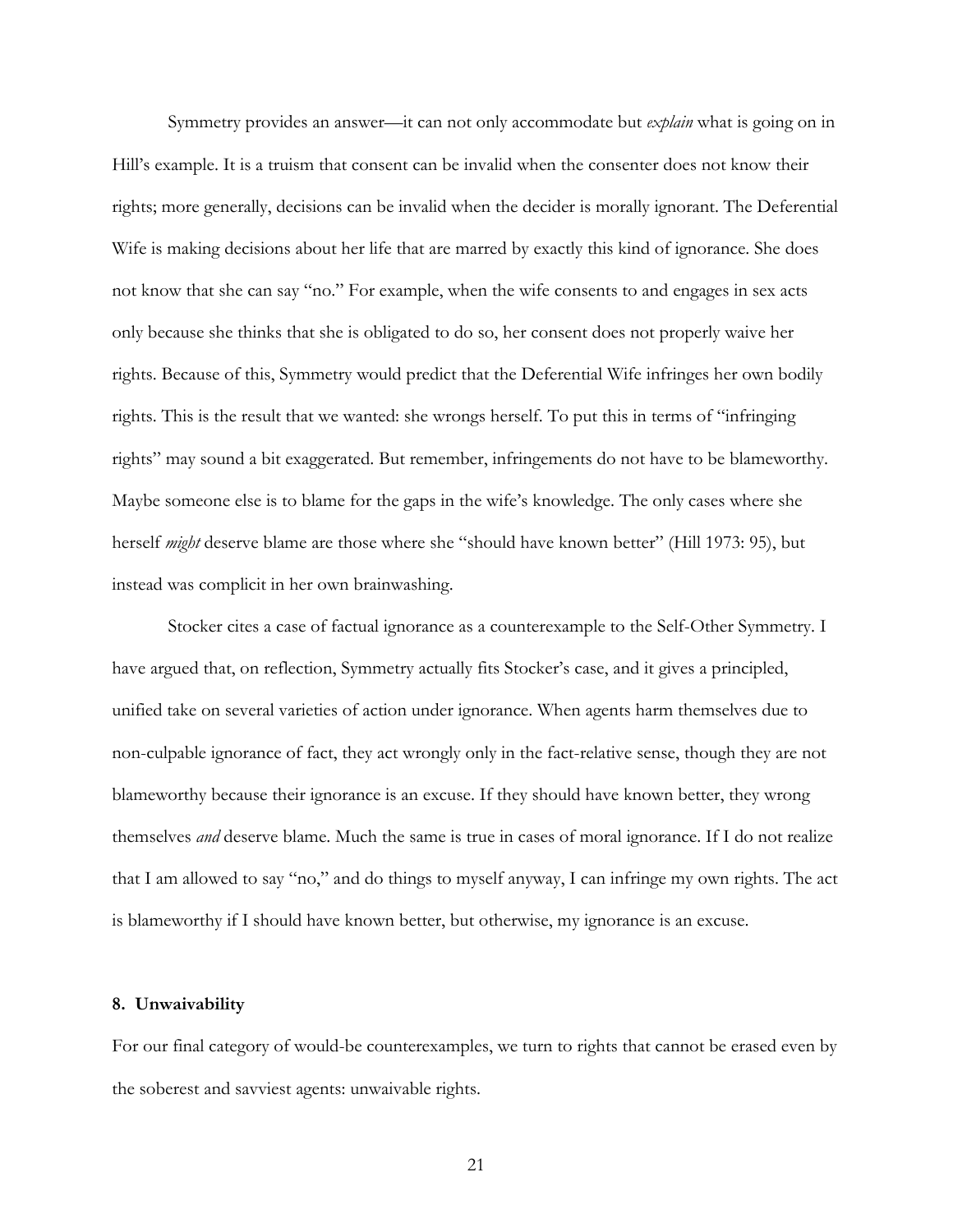A right is unwaivable, in a certain context, if it cannot be suspended, in that context, by the right holder's decision—not even a decision that is competent, informed, and voluntary. No matter how ideal the consent, it seems that I violate a right if I kill or torture an innocent person for no good reason (Rosati 2011). Consenting to slavery does not waive your rights against your "master." (At least, not according to liberals inspired by Mill 1859: 300.)

Unwaivable rights give rise to a final kind of hard case for Symmetry. The first to notice this problem was (I think) Michael Slote.<sup>28</sup> But since his discussion is ambiguous, I will use a pair of examples from Carl Elliott. Suppose a patient offers to give up his heart for a transplant, and Elliott must decide whether to operate:

…the puzzle is why I, for instance, might have the dual intuitions that in this case it is morally praiseworthy for a person to offer to donate his heart, and that it would be morally wrong for me to assist him. (Elliott 1992: 1-2; cf. Stocker 1976: 213)<sup>29</sup>

On Elliot's view, if the donor could somehow transplant his own heart, killing himself in the process, that would be fine, but he cannot authorize a surgeon to perform the transplant, even with

<sup>28</sup> Slote writes:

If someone irrationally asks me to harm or kill him, it will presumably be irrational and wrong of me to kill him, more wrong at any rate than if I irrationally choose to kill myself; yet the consent seems equal in the two cases. (1984: 191)

This passage is open to interpretation. What does "irrational" mean? If Slote is just saying that the choices are *unreasonable*, he must be thinking of the case as one of unwaivable rights, much like Elliott's. If, on the other hand, Slote is thinking of "irrationality" as something more like *insanity*, he must be thinking of waivable rights, which the incompetent consenter fails to waive. I suspect that Slote has unwaivability in mind, since he emphasizes the irrationality of the decision, not the agent. <sup>29</sup> Often in bioethics the focus is on cases where the patient's decision to die is not for the benefit of others, but for her own benefit or perceived benefit. Our arguments should easily extend to such cases, which include "voluntary euthanasia" (killings carried out by one's doctor) as well as "physician-assisted suicide" (killings carried out by oneself, with help from one's doctor). For an overview of the ethics of voluntary euthanasia, see Young 2020.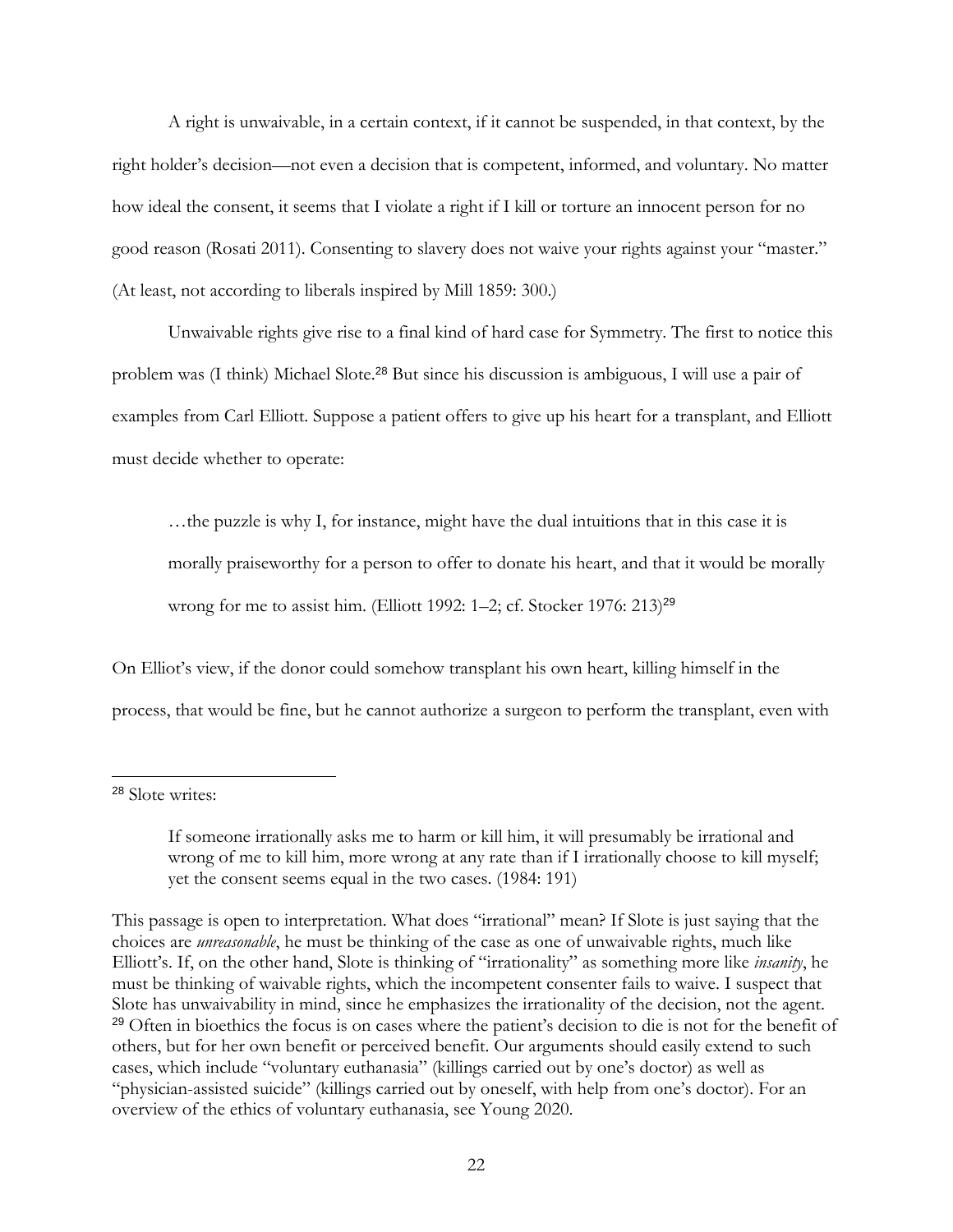competent and informed consent. The right is present in the duo case, absent in the solo case.

Is this the killer pair? I agree with Elliott that it may be wrong to take a patient's life to save someone else, whereas it is not wrong to give one's own life for the same purpose. But his cases are not a minimal pair. There are other relevant differences, besides whether the surgeon *is* the donor, that make a difference.

The crucial difference is that it is often much harder to discern somebody *else's* mental states (see Young 2020, §4.2). To be authorized to do something as drastic as taking someone's heart, the surgeon would need to be extremely confident that the donor is sincerely willing and of sound mind. But the surgeon does not enjoy the same easy access to the donor's mind that the donor himself enjoys. Even if the donor is in fact competent, informed, and sincerely willing, it will be harder for the surgeon to be sure. This is especially true when lives are on the line. The very fact that a donor is proposing extreme self-sacrifice is a reason to wonder if they truly appreciate the stakes.

When I try to control for these factors, my own intuition is that a patient could, in principle, validly authorize a surgeon to perform the transplant. The right to keep one's heart is not essentially unwaivable, whether the right is held against oneself or others. That said, the right might not be waivable in a context where infringing it would be a grave error. What if the donor's surgery is lethal torture and the benefits to the recipient are minor? Suppose I volunteer my healthy heart to help a stranger suffering from a mild arrhythmia. Even if my consent is voluntary, competent, and informed, the surgeon who obliges me is a murderer. Both actions violate a right: the surgeon wrongs me, and I wrong myself.

You might disagree with me about this case, or more generally about where to draw the line between waivable and unwaivable rights. Maybe you think that we can never waive our rights to life (see Rosati 2011: 130); maybe you think that we can waive any rights we want, in principle. That is all fine. We can disagree about where the line is drawn while still agreeing on the Self-Other

23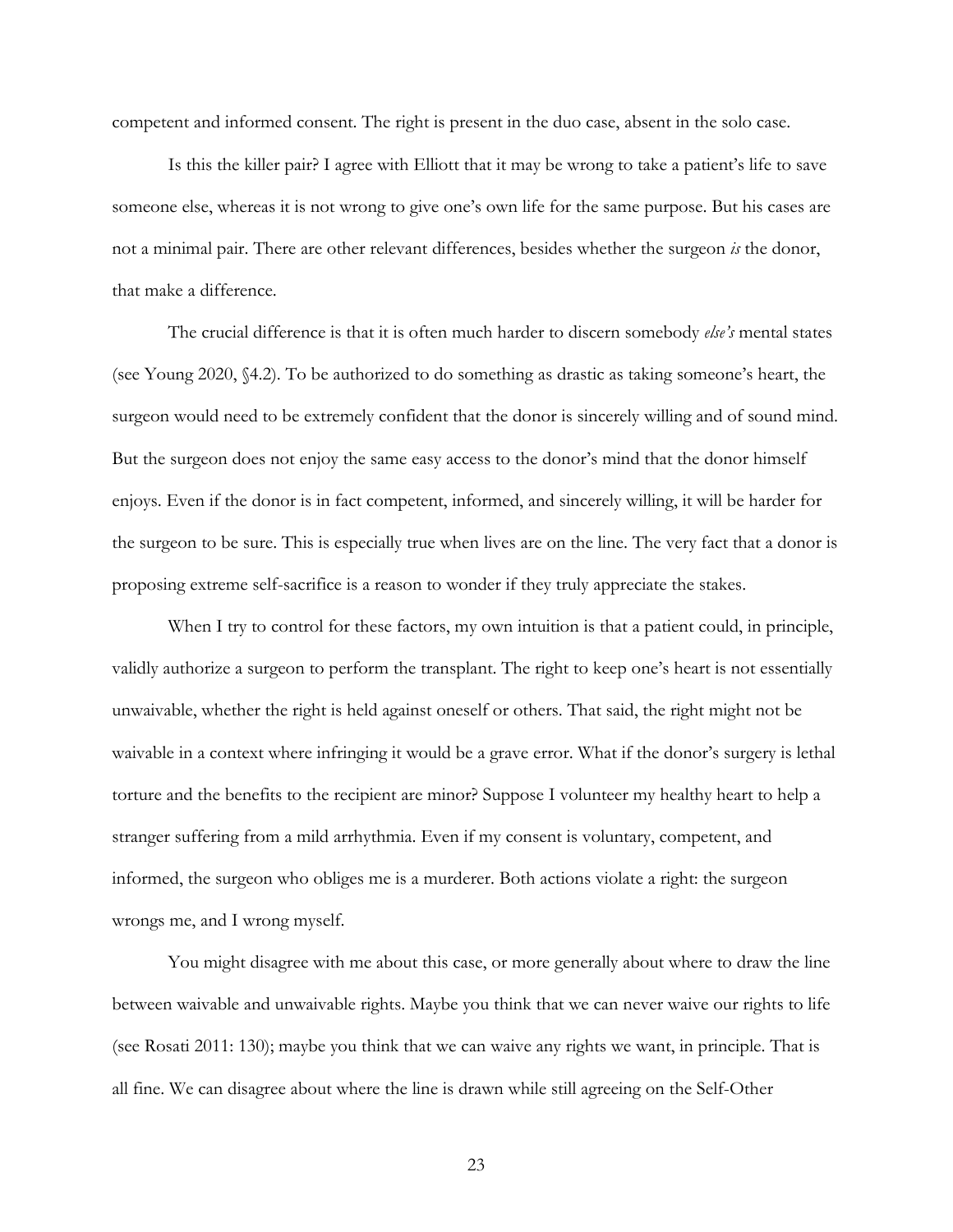Symmetry, so long as you think that rights against others and rights against oneself are *equally*  waivable. And there is some pressure, whatever else you believe, to believe in equality here. If you think it is always wrong to kill an innocent other, why not extend the view to suicide? If you think that it is never wrong to end one's own life (ignoring effects on others), why not extend the view to killing a consenting other?<sup>30</sup>

There is indeed something puzzling about the Self-Other *Asymmetric* view of unwaivable rights. If I may kill myself, but you may not kill me even with my consent, then I am authorized to do things to myself that I cannot possibly authorize others to do on my behalf, no matter how much I would like to. Why should that be? How could my own authority, vis-à-vis myself, outstrip that which I can lend to cooperating others? Authority is not a liquid that gets diluted as it spreads. Whenever I can't authorize you as effectively as I can myself, there must be some reason why, something like a language barrier, a lack of trust, or a dead cell phone battery. But these reasons are of course *contingent*. To support the Self-Other Asymmetry, we would need a reason why otherauthorizing is *essentially* harder—that is, harder even in minimal pairs, where knowing the other is just as easy as knowing oneself. I have not been able to find such a reason.

The Symmetric view, thankfully, obviates the search. Symmetry needs only one mechanism, decisions, by which I can authorize either myself or someone else. My powers of authority will be equal either way, if all else is equal. My authority ends where unwaivability begins.

## **9. Further Cases: Privacy and Promising**

We have now dealt with the main supposed counterexamples to the Self-Other Symmetry.<sup>31</sup> In these

<sup>30</sup> Hills (2003: 135–38) argues for unwaivable duties not to cause grave, pointless harms, but she does not accept Symmetry; she rejects waivable duties to oneself (2003: 133).

<sup>31</sup> Slote has one last pair of cases. He says: (1) I may endure a big pain to spare you a small one, and yet (2) I may not spare myself a small pain rather than spare you a big one, since "you will presumably not consent" to this (1984: 191). But this is no minimal pair: only in (1) is the big pain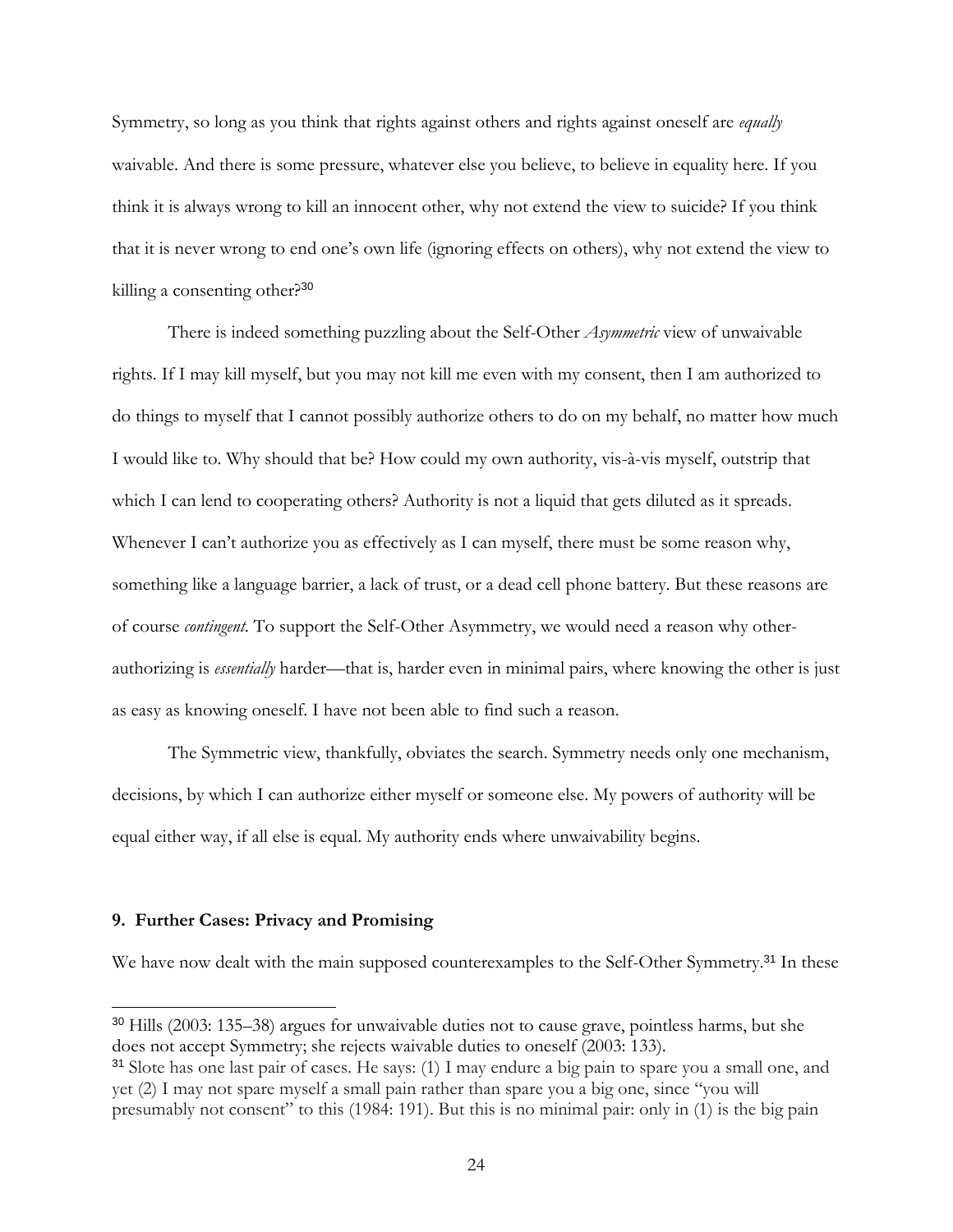cases, Symmetry gives not only plausible verdicts, but powerful explanations, pointing us towards a deeper link between the ways of wronging oneself. The examples at first may seem unrelated. What could unite servility, negligence, extreme altruism, and drunken decisions? Symmetry's answer is that they all involve failures to waive one's rights. Some failures can be blamed on the invalidity of one's decisions; others may be due to the inherent unwaivability of one's rights. Either way, there is nothing mysterious here. We do not need to complicate our theory of rights with ad hoc postulations or one-off exceptions. We can just take our best views of rights in general and apply them—carefully, with an open mind and attention to detail—to the case of rights against oneself.

The realm of rights, however, is a large domain, extending well beyond the sorts of rights discussed above, which mostly involve harms and bodily intrusions. What does Symmetry say about other rights? For instance, do we have a reflexive right that we keep promises to ourselves? What about a right that we not invade our own privacy? A Symmetric view of these (very important) issues might seem absurd. But we can make sense of them in a Symmetric way with the same conceptual tools we have been using this whole time.

Consider three issues raised by privacy. First, there seems to be something silly about a privacy right against oneself, if the right forbids actions that simply make no sense in the reflexive case: eavesdropping, stalking, and so on. But this does not prove a Self-Other Asymmetry. It is another Asymmetry of Possibilities. I cannot eavesdrop on my own monologues. I cannot stalk myself by walking in a circle. If an action can only be done to others, not to oneself, that is the absence of a minimal pair, not the presence of a minimal pair with a moral difference. To prove an Asymmetry, we would have to show that (1) I can eavesdrop on myself, (2) eavesdropping on others

suffered willingly. Stocker says, relatedly, "even if a person asks us to cause him or her pain, it may be wrong for us to do so. And here, at least as much has been done to waive the right against us as we do *vis-à-vis* ourselves when we deliberately cause ourselves pain" (Stocker 1976: 213). But if the pain is puny, what's wrong with inflicting it on a willing other? If it's huge, why is self-infliction fine?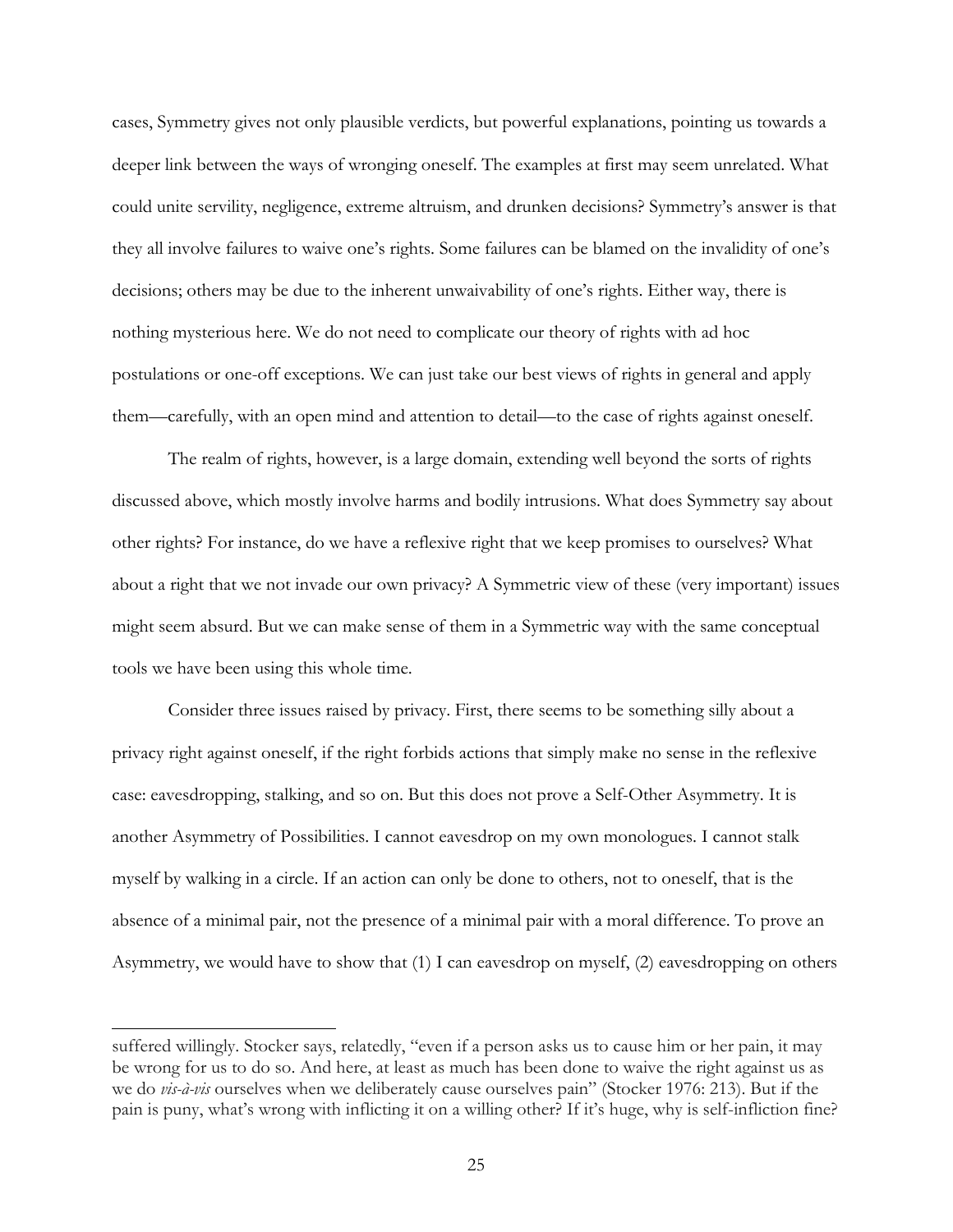would wrong them, but (3) eavesdropping on myself, even holding all else equal, would not wrong myself.

Second, on some views, privacy rights do not involve special acts like eavesdropping, but more generic actions like looking at someone's body or reading from their diary, which can be done either to oneself or to another (see Thomson 1975). Here there is no Asymmetry of Possibilities. To be sure, it would be ludicrous if one could violate a right just by looking at oneself or one's things. But a Symmetric view can easily explain why: one is not the unwilling target of one's own gaze. (What about accidental glimpses of oneself? They are no more wrong than perfectly harmless accidental glimpses of somebody else.)

Finally, what if some privacy rights *cannot* be waived? A view of this type has been defended by Anita Allen (2013, 2016), who argues that we have unwaivable duties to ourselves to protect our own privacy; she discusses examples like uploading the sequencing of one's genome (2013: 847). If Allen is right, one can wrong oneself by oversharing private information. But that is no problem for Symmetry, since, on views like Allen's, one can also wrong a consenting other by oversharing *their*  information.

Privacy rights seem to be no problem for Symmetry. The same is true, I think, of the rights that come from promises.

As with privacy rights, a promissory right against oneself seems strange because it seems impossible to violate. The first problem is that the act of self-promising may itself be incoherent. Binding promises (on some views) involve a behavioral back-and-forth: a promisor offers to do something, a promisee accepts, and as a result, the promisor is bound.<sup>32</sup> This back-and-forth does not make much sense when the promisor *is* the promisee. Making offers to oneself can seem absurd

<sup>&</sup>lt;sup>32</sup> Not everyone thinks that promises must be taken up by the promisee in order to be binding, but Thomson (1990: 297-301) and Gilbert (2018: Chapter 6.3) argue for the necessity of uptake.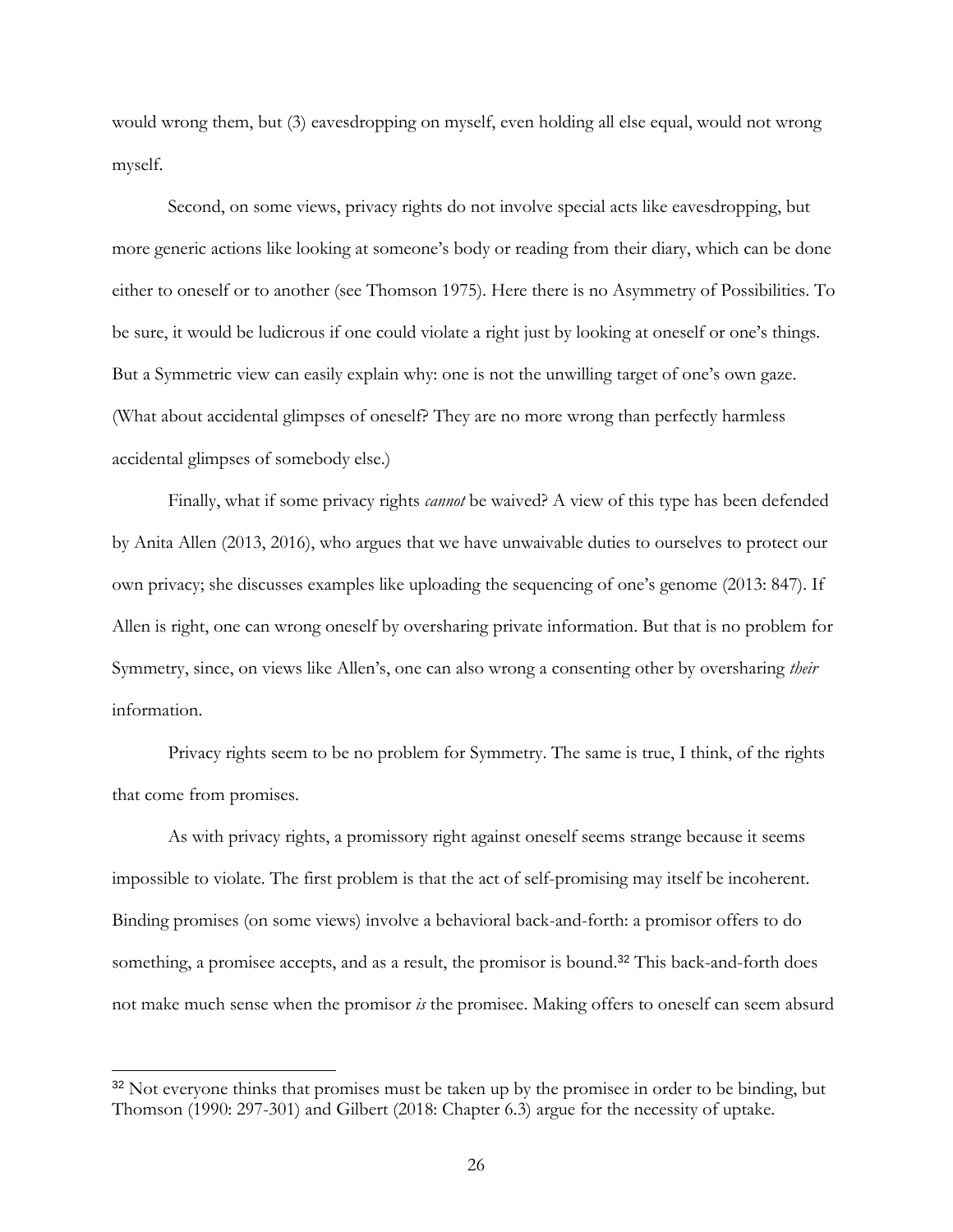in the same way as verbally giving oneself permission.<sup>33</sup> But if self-promising is simply absurd, that is no Self-Other Asymmetry; it is an Asymmetry of Possibilities. It is not that promise-breaking is wrong when done to others and fine when done to oneself; it *cannot* be done to oneself.

But suppose self-promising is possible, or at least, that one can do something *close* to selfpromising, like making a resolution.<sup>34</sup> A second problem is that such acts arguably cannot give rise to reflexive *rights*. The worry is that such rights would not be binding, since one could waive them at will. For example, if I promise myself to start a garden, and I sour on the idea, I can simply undo that promise. (Indeed, given Unity (§4), my reflexive right will be waived so long as I validly decide not to garden; I do not have to look myself in the eye and say "You are released.") But this is not a new problem for Symmetry. It is just a special instance of the Paradox of Self-Release, which, in my view, has been adequately treated in recent work.<sup>35</sup> It is perfectly coherent to say that a self-promise binds until the moment of release (see Rosati 2011: 134-35); it is like a promise made to an accommodating other, who is happy to release you whenever you like (see Muñoz 2020: 699).

Finally, what about unwaivable promissory rights? Do they pose a problem for Symmetry? It is controversial whether promises can be unwaivable, but consider an example from Hill:

Suppose A promises B to give B no hard drugs no matter what B says. A and B, let us say, agree that the promise is for all time, not just for a momentary period of stress. It seems that B cannot release A, under any circumstances, for if A takes what B says as a release A will violate the original promise. (1991: 147)

<sup>33</sup> Haase (2014a: 365) expresses his skepticism with a question: "Now, suppose I venture to promise myself to cut my hair on Monday. Can I refuse to accept the offered promise?"

<sup>&</sup>lt;sup>34</sup> One way that self-promising might be possible, despite requiring some kind of back-and-forth, is if agents are psychologically fragmented; see e.g. Larmore 2021: 56, but cf. Hill 1991: 144.

<sup>&</sup>lt;sup>35</sup> See the citations in fn. 4, above. For arguments in favor of genuine promises to oneself, see Hill 1991; Habib 2009; Rosati 2011; and Fruh 2014 (cf. Singer 1959; Hills 2003; and Haase 2014a).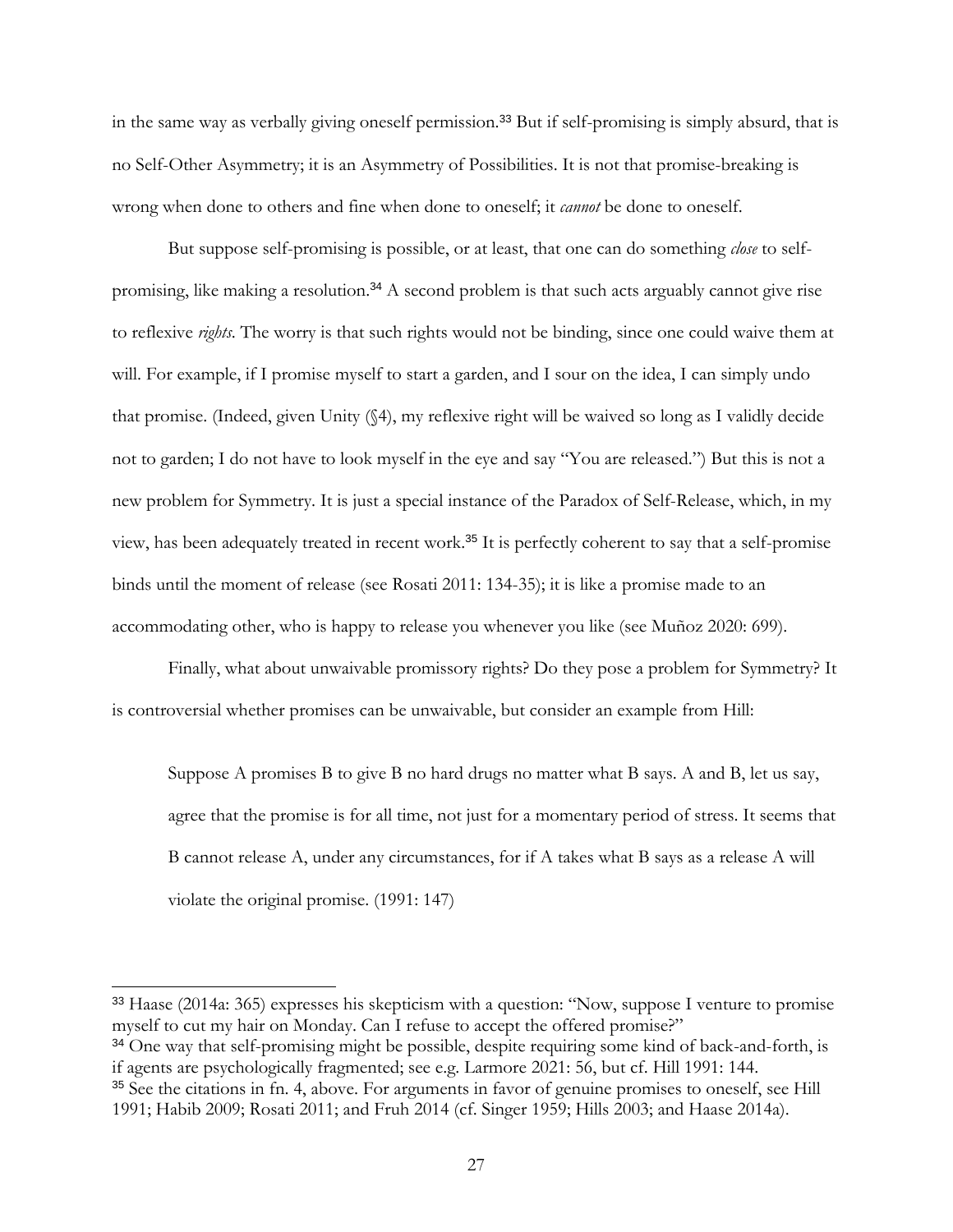Since A's promise includes, in effect, a pledge not to accept B's release of A, it seems that B gains an unwaivable right against A in this context.<sup>36</sup> But this is no problem for Symmetry, since a selfpromise could *also* include a pledge not to accept release. If B promises himself not to use hard drugs next week no matter what he decides later, then B seems unable to self-release, and so he acquires an unwaivable reflexive right.<sup>37</sup>

We have only scratched the surface, but by now, you should have a sense of how to analyze new cases in a Symmetric way. <sup>38</sup> When dealing with a right that *seems* Asymmetric, the first thing to ask is whether this is a genuine Self-Other Asymmetry (a minimal pair with a moral difference) or just an Asymmetry of Possibilities (the absence of a minimal pair). Next, make sure the pair really is minimal, by equalizing factors like harm and willingness. Finally, take a closer look at the apparent moral difference; you may find that it has dissolved. This procedure is not meant to be an algorithm for moral discovery. There is no such algorithm. All I can offer is a survival guide for the defender of Symmetry who wants to venture deeper into the realm of rights.

<sup>36</sup> Singer (1963) contends that such a promise really would be waivable, as it is really two promises in one: (1) a promise not to give B the drugs, and (2) a promise not to waive the first promise. A can simply waive the second promise first. Nor would it help to have a third promise not to waive the second; indeed, no finite set of such further promises would be enough. But Hill argues that we can resist Singer's reinterpretation of the promise. Instead of two promises in one, we can think of A's promise as a single pledge with a special content: "to refuse-to-give-B-drugs-no-matter-what-B-says" (1991: 147-48). I take no stand on this debate; my point in the text is just that Hill's view is consistent with Symmetry.

<sup>&</sup>lt;sup>37</sup> Rosati argues that one cannot be released from a promise, whether to oneself or to another, unless one has undergone a change of mind; it is essential that "one has freely thought about the matter and now decides differently for what one takes to be a good reason" (2011: 135; see also Hill 1991). A self-promise, on Rosati's view, is not essentially unwaivable, but it cannot be waived willynilly. I am inclined to agree. If one has self-promised not to smoke cigarettes (say), one wrongs oneself by smoking *without having had the right kind of change of mind*. As I interpret Rosati, her point is that such a decision to smoke would be invalid. This is no problem for Symmetry, however, since Rosati thinks the same is true in the two-person case (2011: 135). Suppose A promises B not to smoke, then the two of them decide, with no change of mind, that A will smoke a pack. Rosati thinks A wrongs B.

<sup>38</sup> Another clarification: I have not tried to show that all practical reasons, or even all moral reasons, are Self-Other Symmetric; this view shares Symmetry's virtues (§3), but is much more controversial. My thanks to a referee for helpful comments.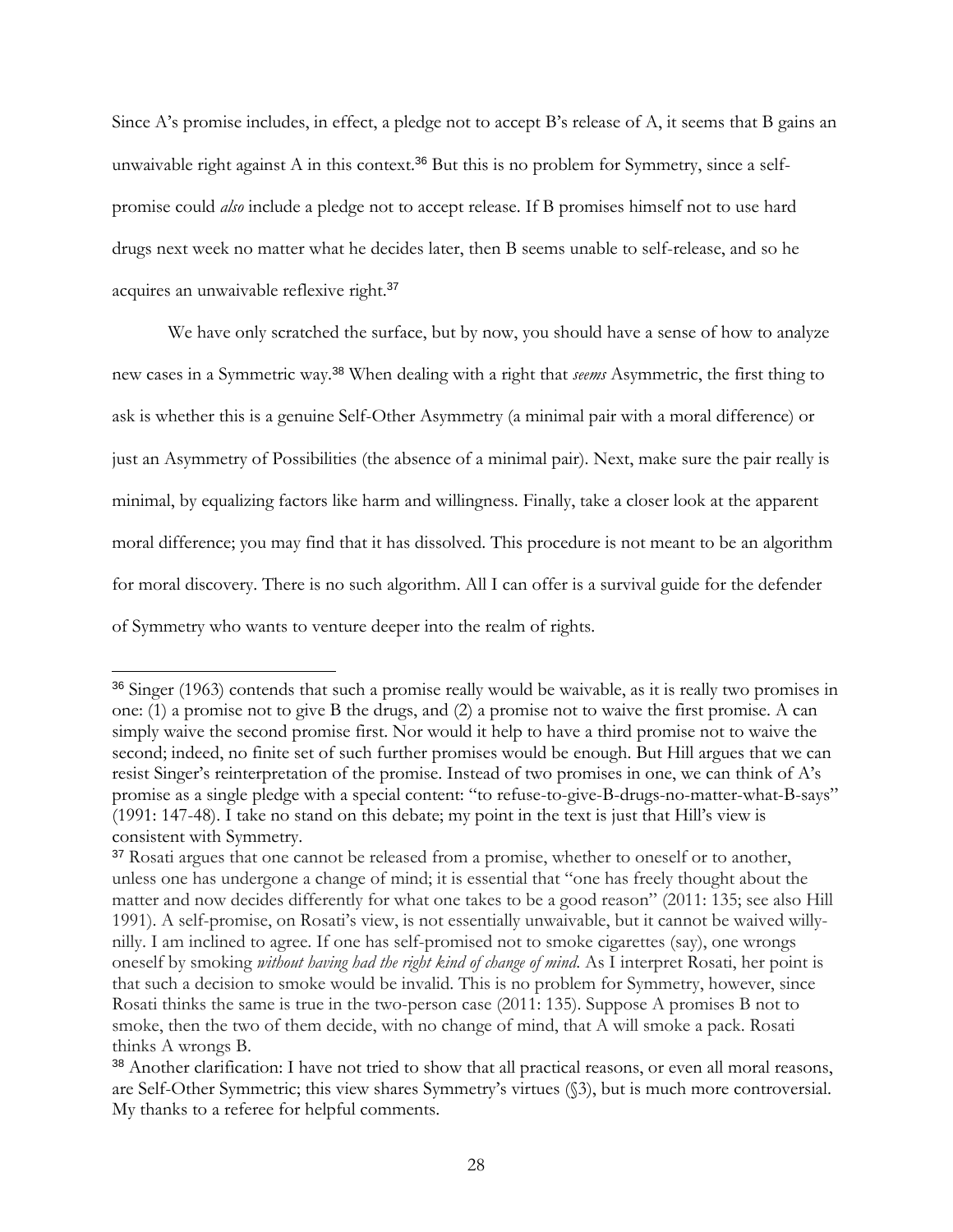#### **10. Conclusion**

The Self-Other Symmetric view of rights is almost universally dismissed. Some say it is incoherent; others say it is coherently ridiculous, demanding that we treat ourselves like non-consenting others, on pain of wronging ourselves.

I have argued that Symmetry does not have this ridiculous implication. The view does imply that we have many reflexive rights. Moving limbs, pouring coffee in our mouths, pinching arms—we have rights against everyone, including ourselves, that they not do these things to us. But that does not make these actions inevitably wrong. We waive rights against ourselves simply by making decisions; that is why it is harder to wrong oneself than an unwilling other. What I do to myself is, from a moral point of view, more like what I do to a willing other, someone who has decided with me what shall be done.

Still, even when you are just making decisions about your own body, a waiver is not always guaranteed. In non-ideal cases, where decisions are invalid or rights are unwaivable, we can infringe our own rights and wrong ourselves. When is a self-regarding decision invalid? What happens when we act without self-authorization? Here is where Symmetry shines. We can reuse what we already know about wronging other people, since the limits of what we may do to ourselves *just are* the limits of what we may do to a relevantly similar other: someone who is a "teammate" to us, as we are to ourselves.

This gives Symmetry an explanatory edge over its rivals. One kind of Asymmetric view is that we never wrong ourselves (Singer 1959)—but this view struggles to explain our moral revulsion to extreme or negligent self-harms. Another view, my main target in this paper, has it that duties to self are fundamentally inexplicable in other terms (Hill 1973: 87)—but this leaves us wondering *why*  self-wronging happens when it does. Symmetry's answer to this question is principled and elegant. We wrong ourselves when our decisions fail to waive reflexive rights.

29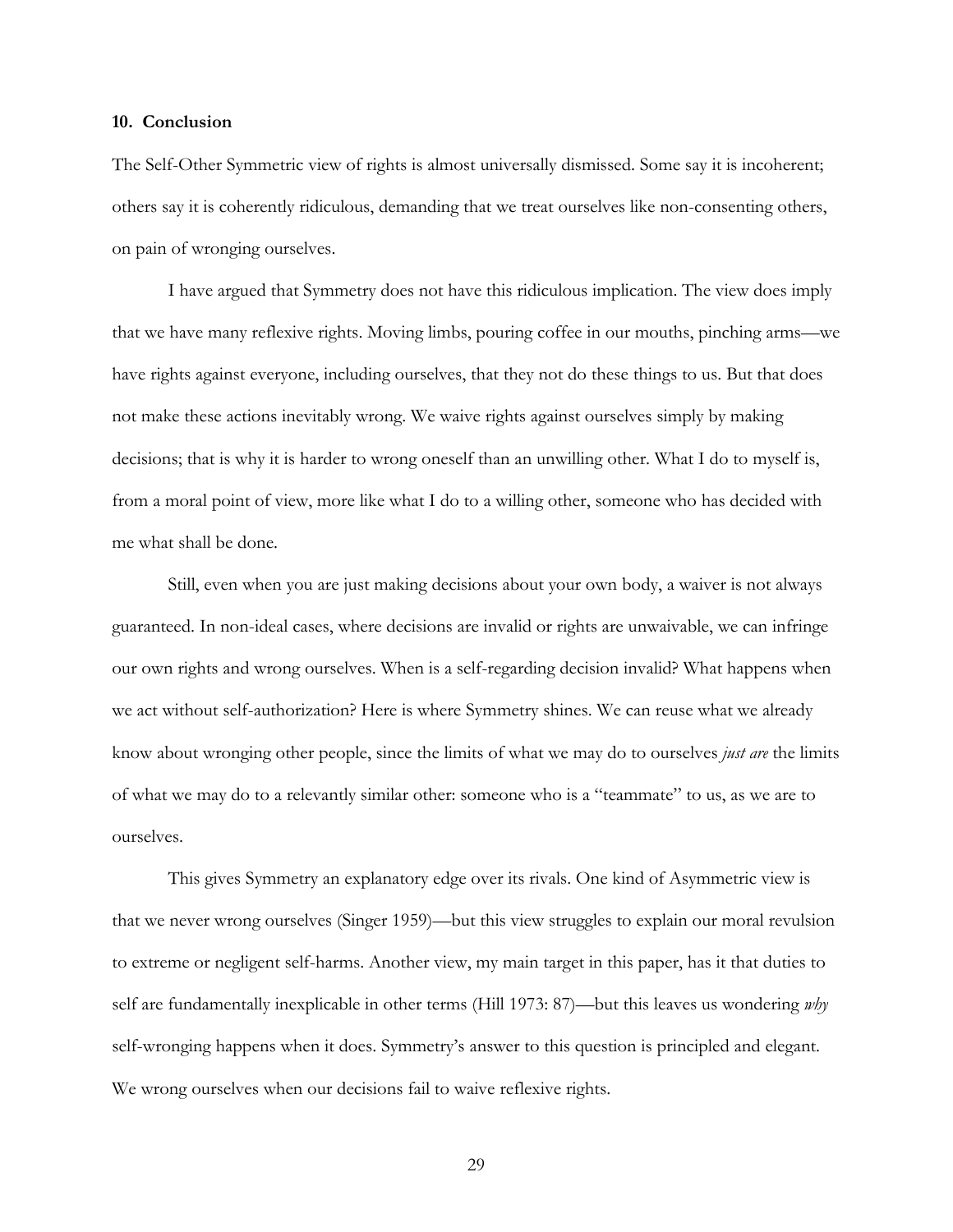The Self-Other Symmetry remains, undoubtedly, strange. There is something almost Lovecraftian about the idea that so many moral rights lurk just below the surface of ordinary life. And yet, on reflection, these rights don't seem to entail any perverse prohibitions; instead, they underpin the things we already believed about the freedom to use and even damage one's own body within reasonable limits. To understand the special elusiveness of wronging oneself, we might be better off without the specialness of selves.<sup>39</sup>

## **REFERENCES**

Alexander, Larry (1996). The moral magic of consent (II). *Legal Theory* 2 (2): 165–74.

———(2014). The ontology of consent. *Analytic Philosophy* 55 (1): 102–13.

Allen, Anita L. (2013). An ethical duty to protect one's own information privacy? *Alabama Law* 

*Review* 64 (4): 845–66.

———(2016). The duty to protect your own privacy. In Adam Moore (ed.) *Privacy, Security, and* 

*Accountability: Ethics, Law, and Policy*. Rowan & Littlefield.

Anscombe, G.E.M. (1990). "On the Source of the Authority of the State." In Joseph Raz (ed.),

*Authority*. New York: New York University Press.

<sup>&</sup>lt;sup>39</sup> The basic idea of this paper dates back to a conversation between in the authors in January 2015. Some of the material draws on Daniel's PhD thesis at MIT, *What We Owe to Ourselves* (in particular Chapter 2, "Rights Against Oneself"). The authors have many people to thank. For invaluable comments on drafts: Tamar Schapiro, Kieran Setiya, Caspar Hare, Kerah Gordon-Solmon, Thomas Byrne (several times), Ginger Schultheis, and Jack Spencer. For helpful conversation: Conni Rosati, Renée Jorgensen, Seth Lazar, Kirun Sankaran, Brad Skow, Michael Cholbi, David Sobel, Joe Bowen, Daniel Wodak, Al Hájek, Quinn White, Marty Drobot, William Tuckwell, Paul Schofield, Janis Schaab, Yuliya Kanygina, and Ryan Preston-Roedder. Thanks also to audiences at MIT's Work in Progress Seminar, Kerah Gordon-Solmon's ethics seminar at Queen's University, the Vienna workshop on obligations to self ("What We Owe to Ourselves"), UNC Chapel Hill's "Philosophy in 15 Minutes," UNC Chapel Hill's WIP Seminar, the University of Warwick's Centre for Ethics, Law and Public Affairs, and the CU Boulder Center for Values and Social Policy. We are also sincerely grateful to the referees and editors who have given us such helpful comments. Finally, we owe a special—or perhaps not so special—debt of gratitude to ourselves, for actually finishing this paper.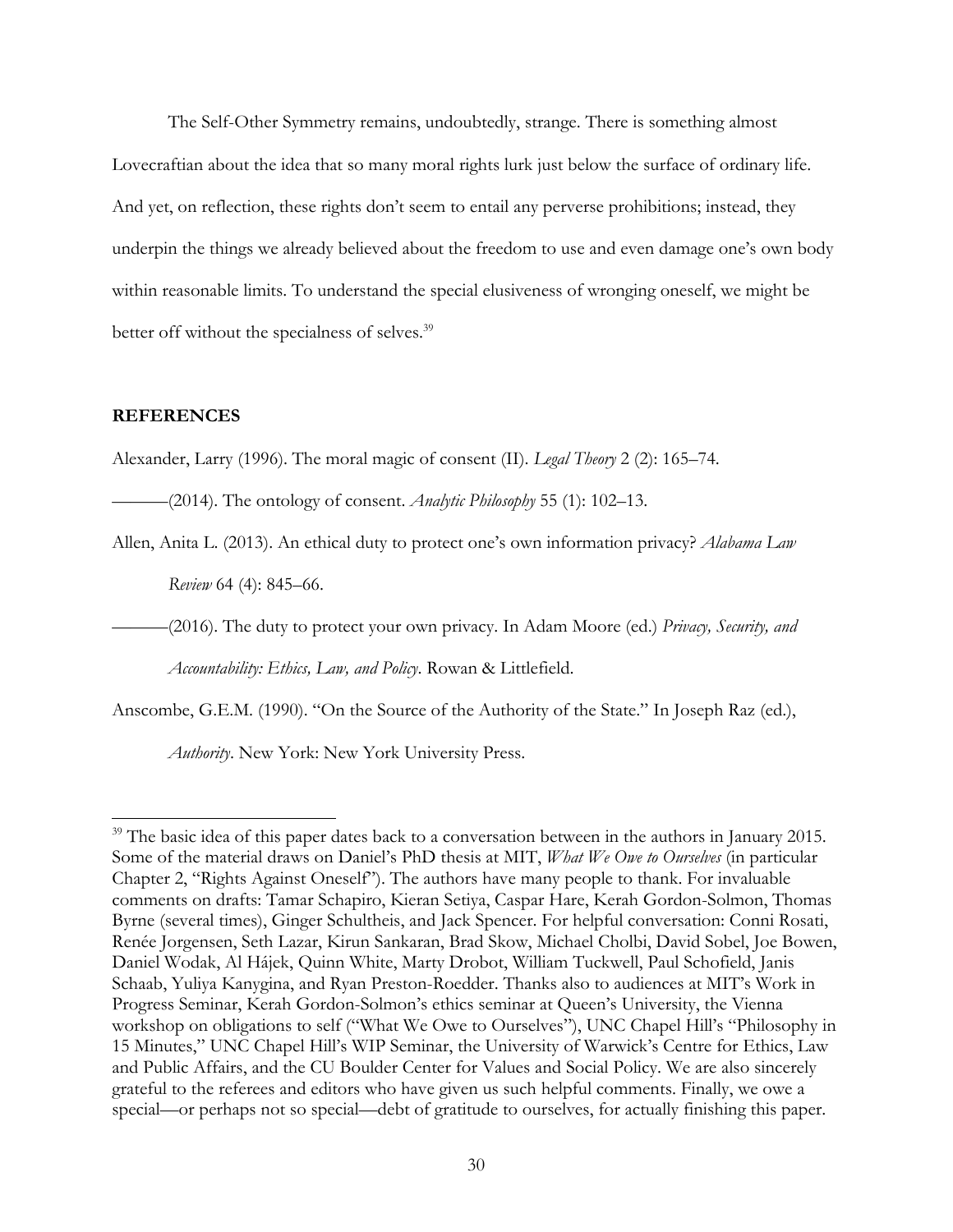Baier, Kurt (1958). *The Moral Point of View*. Ithaca: Cornell University Press.

- Baron, Marcia (1985). Servility, critical deference and the Deferential Wife. *Philosophical Studies* 48 (3): 393–400.
- Bentham, Jeremy (1848). *A General View of a Complete Code of Laws*, in John Bowring (ed.), *The Works of Jeremy Bentham*. Edinburgh: William Tait.
- Bolinger, Renée Jorgensen (2019). Moral risk and communicating consent. *Philosophy & Public Affairs*  47 (2): 179–207.
- Chadha, Karamvir (2020). Sexual consent and having sex together. *Oxford Journal of Legal Studies* 40  $(3): 619-44.$
- Cholbi, Michael (2013). Kantian paternalism and suicide intervention. In Christian Coons and Michael Weber (eds.), *Paternalism: Theory and Practice.* Cambridge: Cambridge University Press. 115–33.
- ———(2015). On Marcus Singer's "On Duties to Oneself." *Ethics* 125 (3): 851–53.

Conly, Sarah (2007). The wrong of rape. *Philosophical Quarterly* 57: 374–93.

Cornell, Nico (2014). *Wrongs without Rights*. Doctoral Dissertation, Harvard University.

———(2015). Wrongs, rights, and third parties.

- Cowart, Monica (2004). Understanding acts of consent: using speech act theory to help resolve moral dilemmas and legal disputes. *Law and Philosophy* 23: 495–525.
- Denis, Lara (1997). "Kant's Ethics and Duties to Oneself," in *Pacific Philosophical Quarterly* 78 (4): 321–348.

———(2001). *Moral Self-Regard: Duties to Oneself in Kant's Moral Theory*. New York: Garland Publishing.

Dougherty, Tom (2015). Yes means yes: consent as communication, in *Philosophy & Public Affairs* 43 (3): 224–53.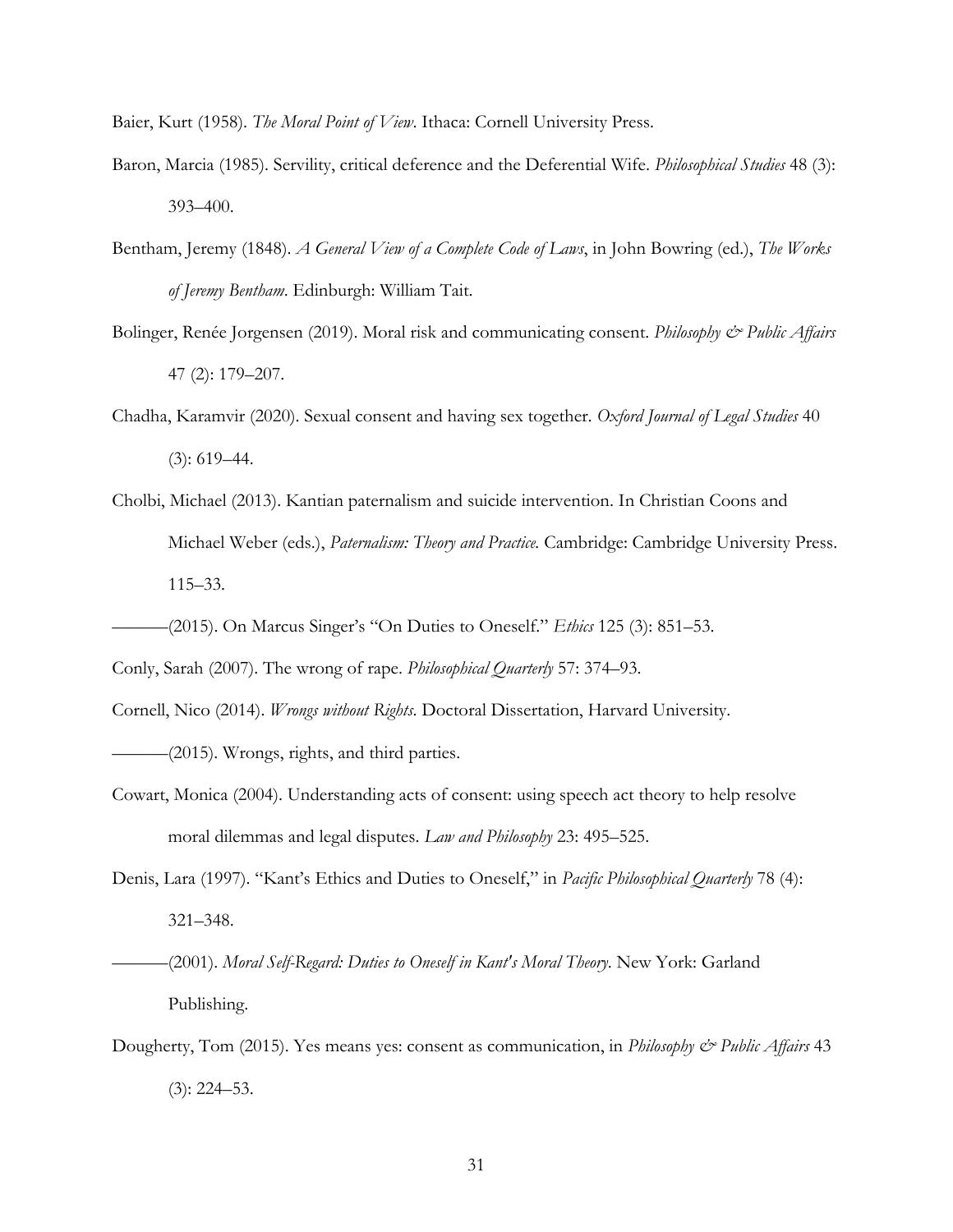———(2021). Sexual misconduct on a scale: Gravity, coercion, and consent. *Ethics* 131: 319–44. Eisenberg, Paul D. (1968). Duties to oneself and the concept of morality. *Inquiry* 11 (1–4): 129–54. Elliot, Carl (1992). Constraints and heroes. *Bioethics* 6 (1): 1–11.

Faden, Ruth R. and Beauchamp, Tom L. (1986). *A History and Theory of Informed Consent*. New York: Oxford University Press.

Feinberg, Joel (1970). The nature and value of rights. In *Journal of Value Inquiry* 4: 243–57.

Finlay, Stephen (2007). Too much morality. In Paul Bloomfield (ed.), *Morality and Self-Interest*. Oxford: Oxford University Press, pp. 136–54.

Gardner, John (2018). The opposite of rape. *Oxford Journal of Legal Studies* 38 (1): 48–70.

Gilbert, Margaret (2018). *Rights and Demands: A Foundational Inquiry.* Oxford: Oxford University Press.

Haase, Matthias (2014a). Am I you? *Philosophical Explorations* 17 (3): 358–71.

———(2014b). For oneself and toward another: the puzzle about recognition. *Philosophical Topics* 42 (1): 113–52.

Hart, H.L.A. (1955). Are there any natural rights? *Philosophical Review* 64 (2): 175–91.

Hill, Thomas (1973). Servility and self-respect. *The Monist* 57 (1): 87–104.

———(1991). Promises to oneself. In *Autonomy and Self-Respect.* Cambridge: Cambridge University Press, pp. 138–154.

Hills, Alison (2003). Duties and duties to the self. *American Philosophical Quarterly* 40 (2): 131–42.

Hohfeld, Wesley Newcomb (1919). *Fundamental Legal Conceptions*. New Haven: Yale University Press.

Hurd, Heidi (1996). The moral magic of consent (I), in *Legal Theory* 2 (2): 121–46.

Husak, Douglas N. (2006). The complete guide to consent to sex: Alan Wertheimer's "Consent to Sexual Relations." *Law and Philosophy* 25 (2): 267–87.

Habib, Allen (2009). Promises to the self. In *Canadian Journal of Philosophy* 39 (4): 537–58.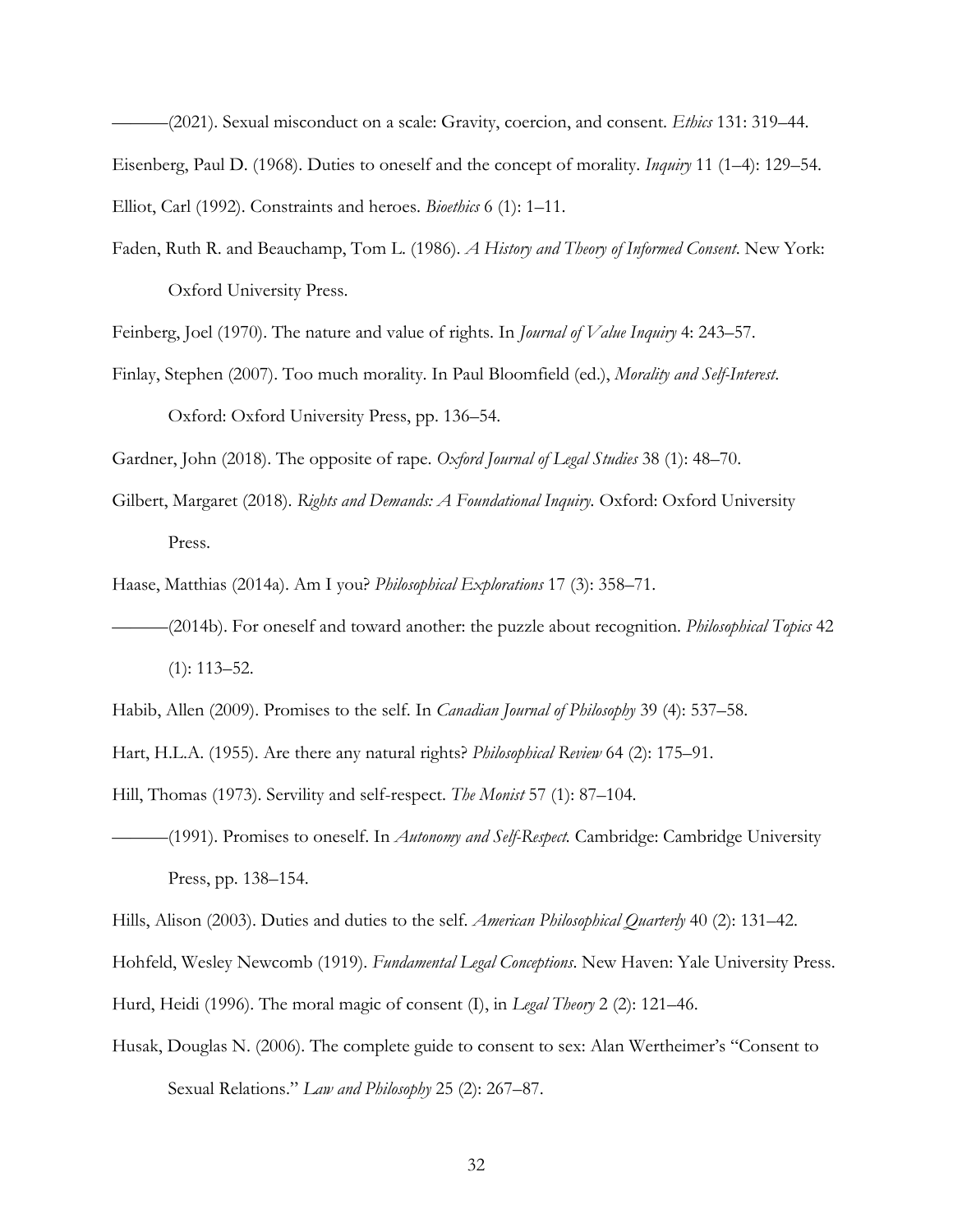- Jones, Peter. (1999). Human rights, group rights, and people's rights. *Human Rights Quarterly* 21 (1): 80–107.
- Kamm, Frances (1996). *Morality, Mortality Volume II: Rights, Duties, and Status.* Oxford: Oxford University Press.
- ———(2007). *Intricate Ethics: Rights, Responsibilities, and Permissible Harm.* Oxford: Oxford University Press.
- Kanygina, Yuliya (2018). *What We Owe to Ourselves: An Essay on Duties to Oneself*. Doctoral Dissertation, Central European University (Hungary).
- Kukla, Rebecca (now Quill) (2018). That's what she said: The language of sexual negotiation. *Ethics*  129: 70–97.
- Larmore, Charles (2021). *Morality and Metaphysics*. Cambridge: Cambridge University Press.
- Lewis, David. (1973). *Counterfactuals*. Oxford: Basil Blackwell.
- MacKinnon, Catharine (2016). Rape redefined. *Harvard Law & Policy Review* 10 (431): 431–77.
- Mill, John Stuart (1859). On Liberty, in Robson 1977: 213–310.
- Miller, Franklin G. and Wertheimer, Alan (2009). Preface to a theory of consent transactions: beyond valid consent. In Franklin Miller and Alan Wertheimer (eds.) The Ethics of Consent: Theory and Practice. Oxford: Oxford University Press: 79–106.
- Muñoz, Daniel (2020). The paradox of duties to oneself. *Australasian Journal of Philosophy* 98 (4): 691– 702.

- Muñoz, Daniel and Spencer, Jack (2021). Knowledge of objective 'oughts': Monotonicity and the new miners puzzle. *Philosophy and Phenomenological Research* 103 (1): 77–91.
- O'Neill, Onora (2001). Duty and obligation. In Lawrence C. Becker and Charlotte B. Becker (eds.), *Encyclopedia of Ethics, Second Edition*. New York: Routledge: pp. 423–28.

<sup>———</sup>(2021). From rights to prerogatives. *Philosophy and Phenomenological Research* 102 (3): 608–23.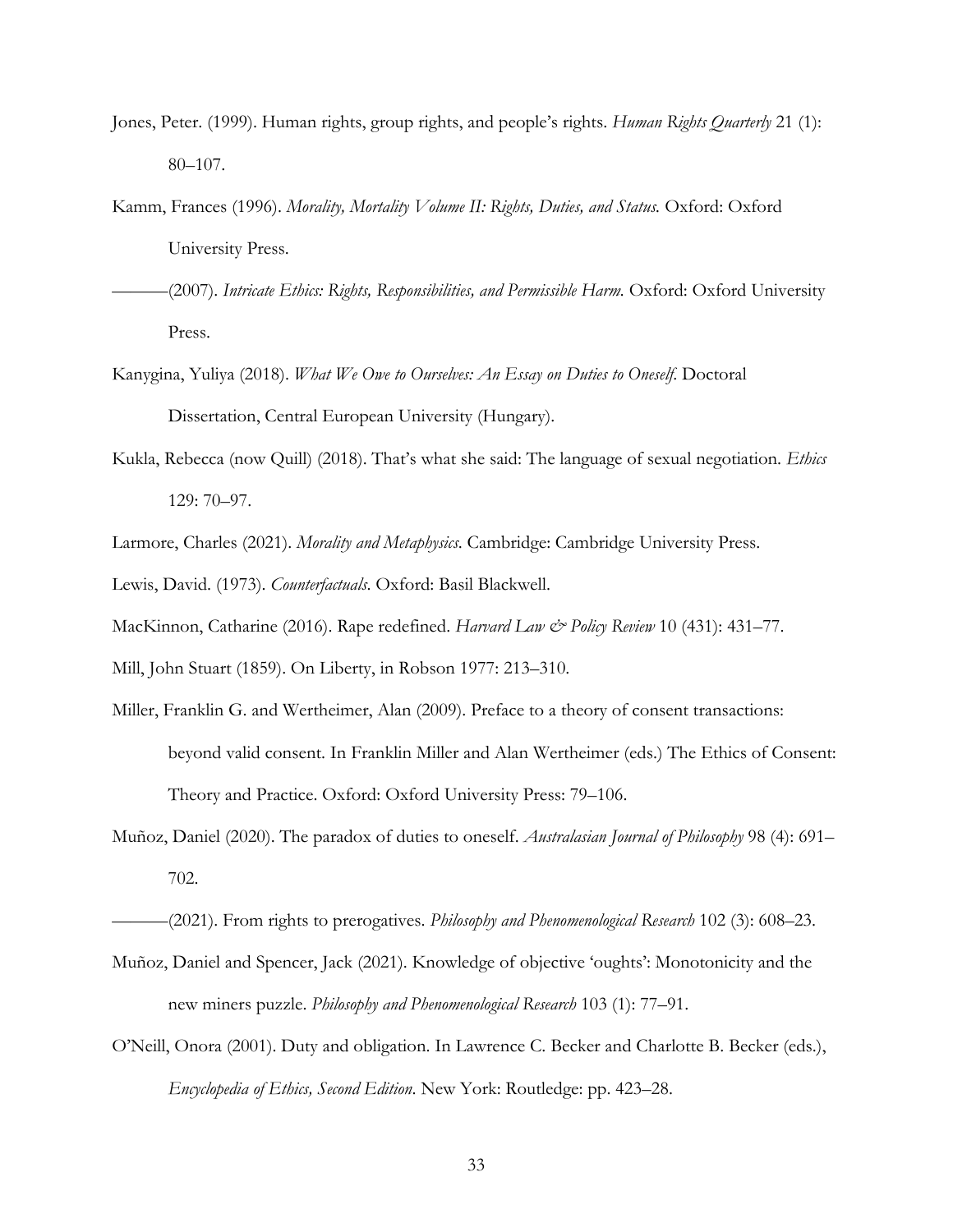Owens, David (2012). *Shaping the Normative Landscape*. Oxford: Oxford University Press.

Palmer, Tanya (2017). Distinguishing sex from sexual violation: Consent, negotiation, and the freedom to negotiate. In Alan Reed, Michael Bohlander, Nicola Wake, and Emma Smith (eds.), *Consent: Domestic and Comparative Perspectives*. New York: Routledge: pp. 9–24.

Parfit, Derek (1984). *Reasons and Persons*. Oxford: Oxford University Press.

———(2011). *On What Matters, Volume 1*. Oxford: Oxford University Press.

- Parry, Jonathan (2017). Defensive harm, consent, and intervention. *Philosophy & Public Affairs* 45 (4): 356–96.
- Paton, Margaret (1990). A reconsideration of Kant's treatment of duties to oneself. *Philosophical Quarterly* 40 (159): 222–33.

Pettit, Philip (1986). Slote on consequentialism. *Philosophical Quarterly* 35 (144): 399–412.

Pogge, Thomas (2002). *World Poverty and Human Rights*. Cambridge: Polity Press.

- Portmore, Douglas (2003). Position-relative consequentialism, agent-centered options, and supererogation. *Ethics* 113 (2): 303–32.
- Prichard, H.A. (2002). Does moral philosophy rest on a mistake? Reprinted in Jim MacAdam (ed.), *Moral Writings*. Oxford: Oxford University Press: 7–21. Originally published in 1912.

Raz, Joseph (1986). *The Morality of Freedom.* Oxford: Oxford University Press.

- Robson, John M. (1977). *Collected Works of John Stuart Mill. Volume XVIII: Essays on Politics and Society.*  Toronto: University of Toronto Press and London: Routledge and Kegan Paul.
- Rosati, Conni (2011). The importance of self-promises. In Hanoch Sheinman (ed.), *Promises and Agreements: Philosophical Essays.* Oxford: Oxford University Press: pp. 124–55.

Ross, W.D. (1939). *Foundations of Ethics*. Oxford: Oxford University Press.

Schaab, Janis (2021). On the supposed incoherence of obligations to oneself. *Australasian Journal of Philosophy* 99 (1): 175–189.